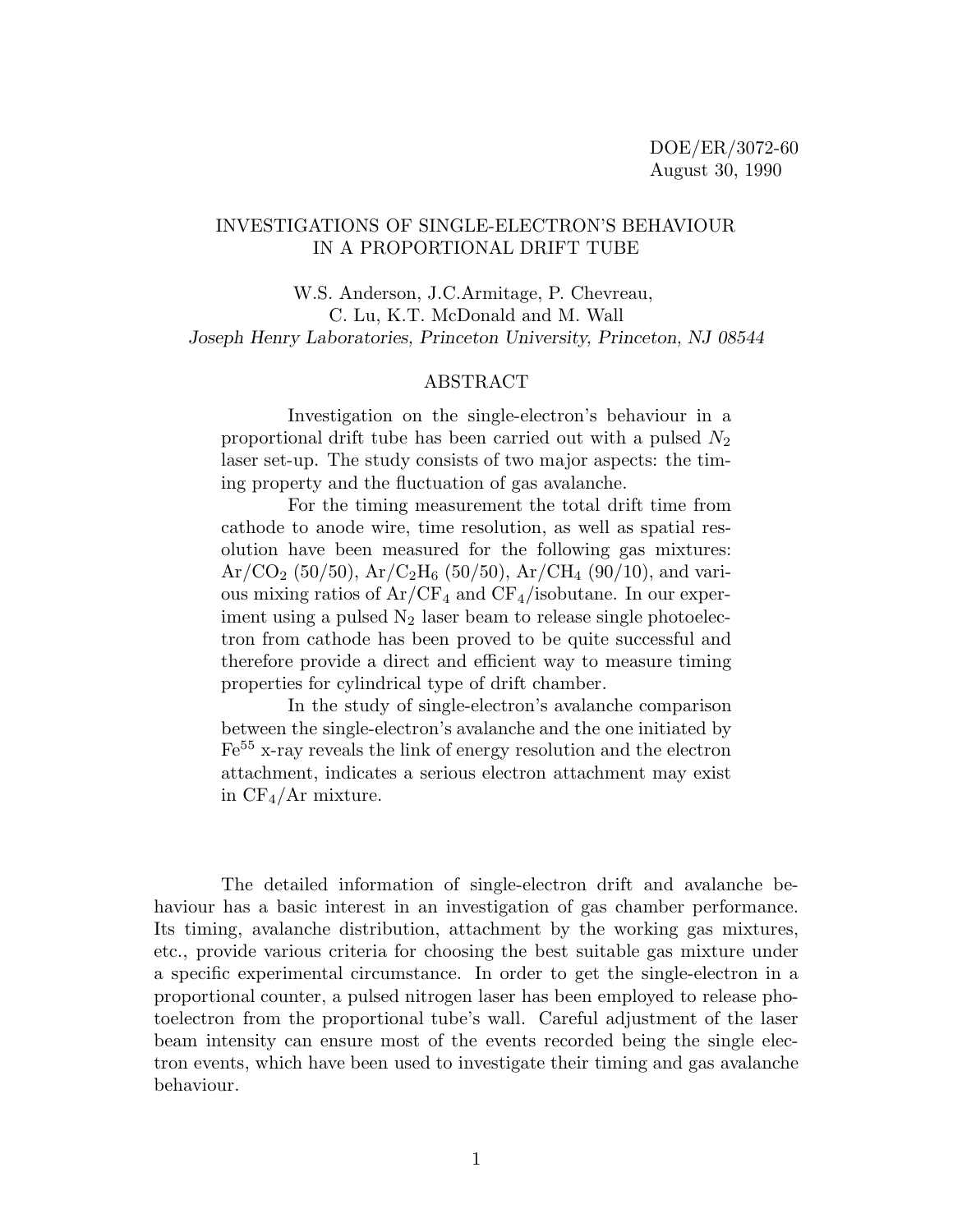#### **1. Timing of single-electron**

**(1)** Experimental set-up

UV light sources have been used to generate photoelectrons from photosensitive plates for time-of-flight measurement of electron in different gases.<sup>1</sup>*,*<sup>2</sup> Also, several papers report on the use of laser-induced ionization in drift chambers to mimic the track of a minimum-ionizating particle.<sup>3</sup>*−*<sup>6</sup> Our present interest is in the timing properties of a single-electron in a cylindrical 'straw-tube' drift chamber.

A sketch of the experimental set-up is shown in Fig. 1.

**Fig. 1.** Sketch of the experimental set-up.

The  $N_2$  laser generates pulsed 337-nm  $(3.67-eV)$  UV photons, with a pulse length of about 350 ps. The pulse energy is about 100  $\mu$ J, corresponding to about  $2 \times 10^{14}$  photons. The test drift tube was made of 7.67-mm-diameter aluminum tubing. The photoelectric work function of aluminum is 4.08 eV, which is larger than laser-beam energy, therefore the quantum efficiency for producing the photoelectron from the wall is expected to be very small. But due to the large number of photons per pulse we still can get enough photoelectrons. We are most interested in single-photoelectron events, so we use an iris diaphragm to reduce the beam intensity.

The laser beam was focused onto the inner wall of aluminum tube after passing through a 1-mm-diameter hole in the wall. The hole is offset by 1 mm from the center line of the tube. Because the beam spot on the inner surface of the tube is quite small, we can neglect mechanical imperfections and consider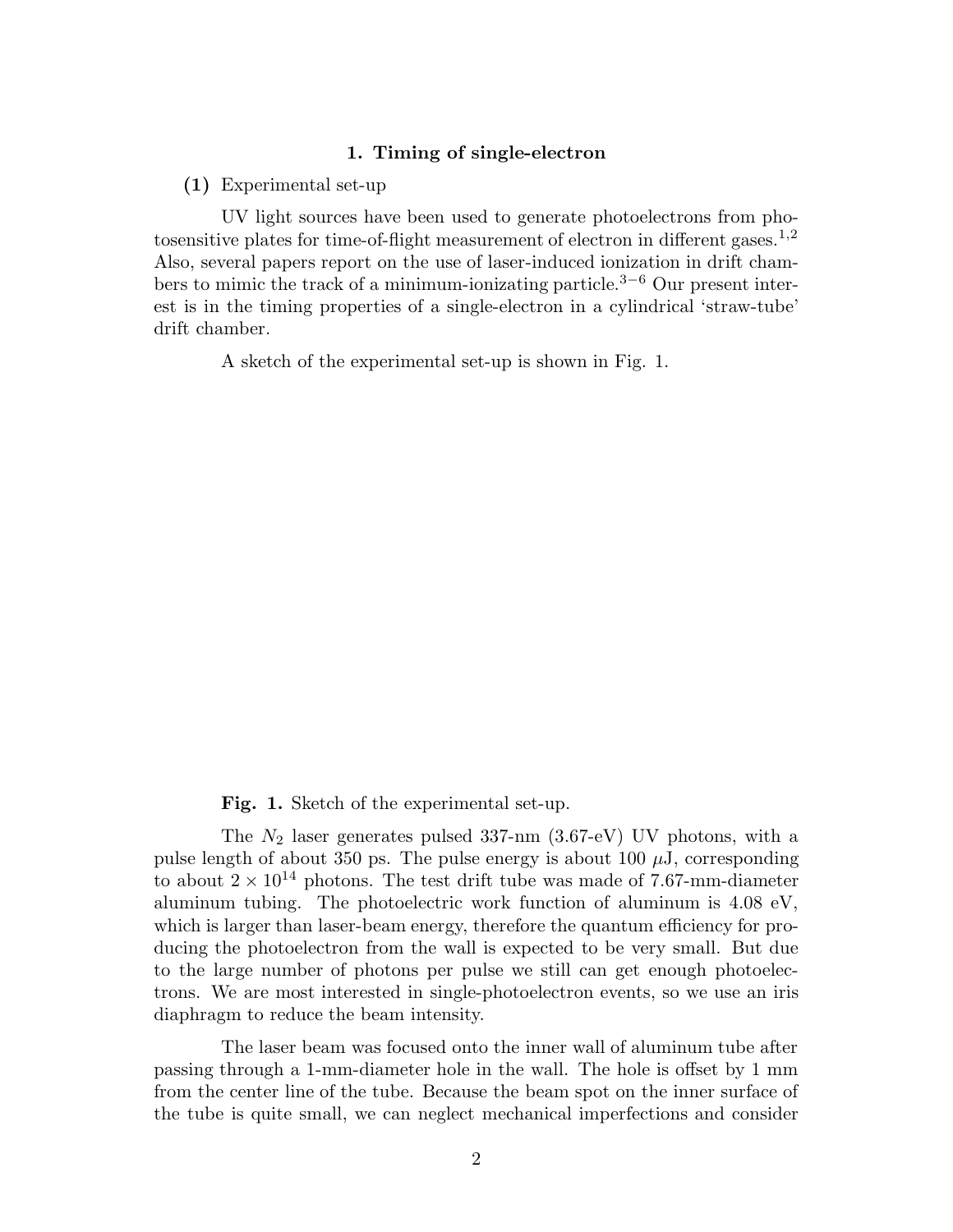**Fig. 2.** Block diagram of the electronics.

that the drift distance of the photoelectrons was just the radius of the tube. A beam splitter was used to reflect part of the laser beam to a photodiode (RCA C30905E), which generates a fast, large electric pulse as a start signal for TDC system. A preamplifier was directly connected to the test drift tube through a high-voltage capacitor. The drift-tube signal was used as a stop signal. The electronic block diagram is shown in Fig. 2.

Two different preamplifiers have been used in our measurements, LeCroy TRA 402 and AT&T preamplifier. AT&T preamplifier was used for studying the performance of  $CF_4/Ar$  and  $CF_4/isobutane$  mixtures with different mixing ratios. The rest of various gas mixtures were measured by LeCroy preamplifier.

The sensitivity and noise performance of these two preamplifiers have been measured, as shown in Fig. 3. The sensitivity measurement was carried out by charging a small capacitor with an EG&G ORTEC 419 precision pulser, therefore known amount of charge, as an input signal, being amplified by the preamplifier, and measuring the amplitude of the output signal on the HP 54502A digital oscilliscope. The noise *vs.* input capacitance was measured by attaching various number of BNC connectors to the input of preamplifier and reading the V*rms* value on the digital scope. The capacitance of these BNC connectors were then measured with HP 4815A RF vector impedance meter at 100 MHz frequency.

Under our experimental circumstances AT&T preamplifier seems to be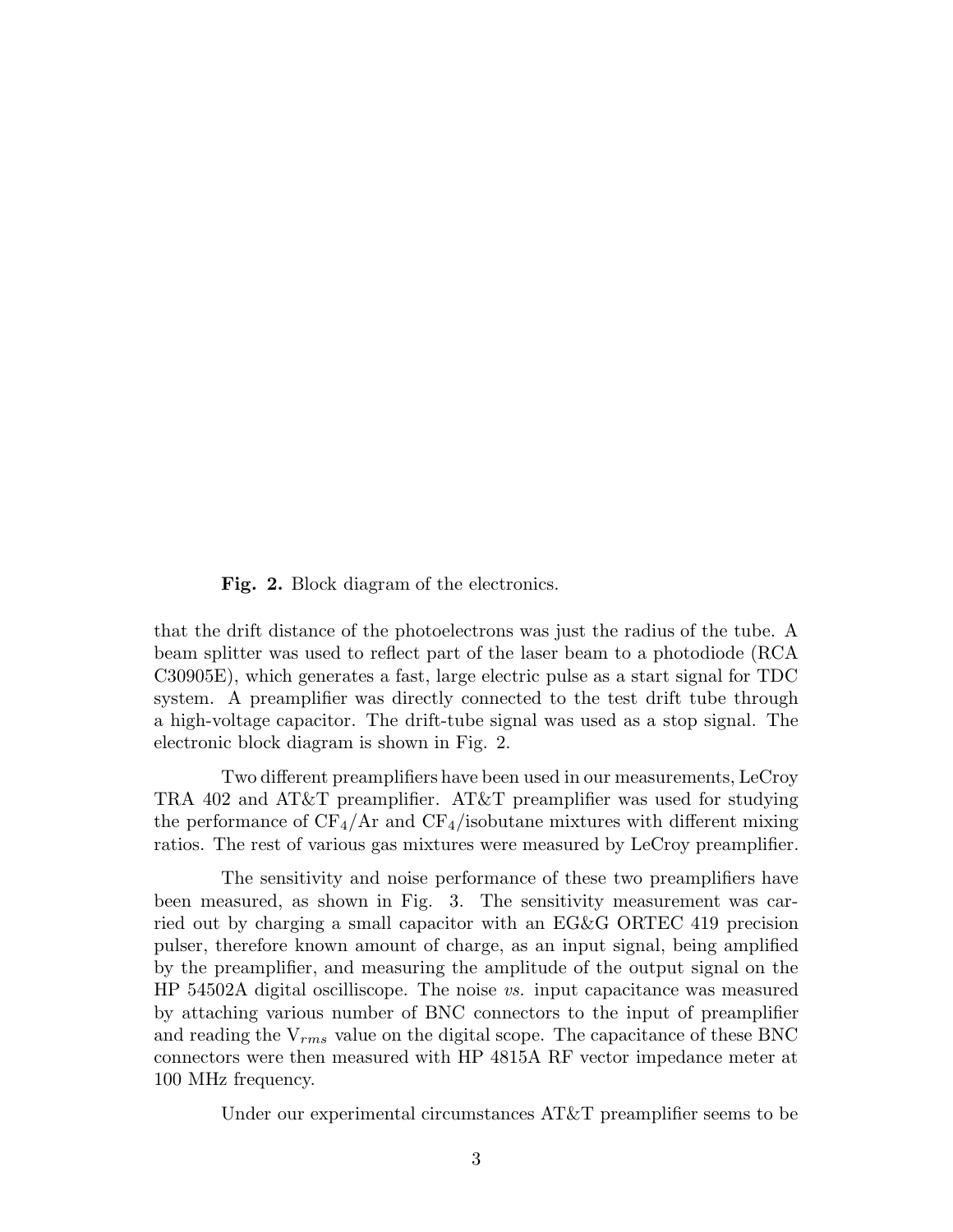**Fig. 3(a)** Sensitivity and noise performance of LeCroy TRA 402

**Fig. 3(b)** Sensitivity and noise performance of AT & T preamplifier

5 times more sensitive than LeCroy TRA 402. The typical E.N.C. at 10 pF input capacitance is about 1600 electrons for AT&T preamplifier, 17000 electrons for LeCroy TRA 402. When 2 meter long, well shielded straw tube (7 mm in diameter, 0.025mm anode wire) was attached to AT&T preamplifier, E.N.C. was about 2000 electrons. The threshold of the discriminator followed the preamplifier was set at 30 mV, it means the gas gain of single-electron avalanche has to be greater than  $5 \times 10^4$  (AT&T) and  $2.6 \times 10^5$  (LeCroy TRA 402), respectively.

**(2)** Gas control system

In order to be able to blend different ratio of gas mixtures and to adjust the gas pressure with high precision, a bench-top gas system has been installed, as shown in Fig. 4.

The accuracy of the gas flow rate control is 2% of reading and the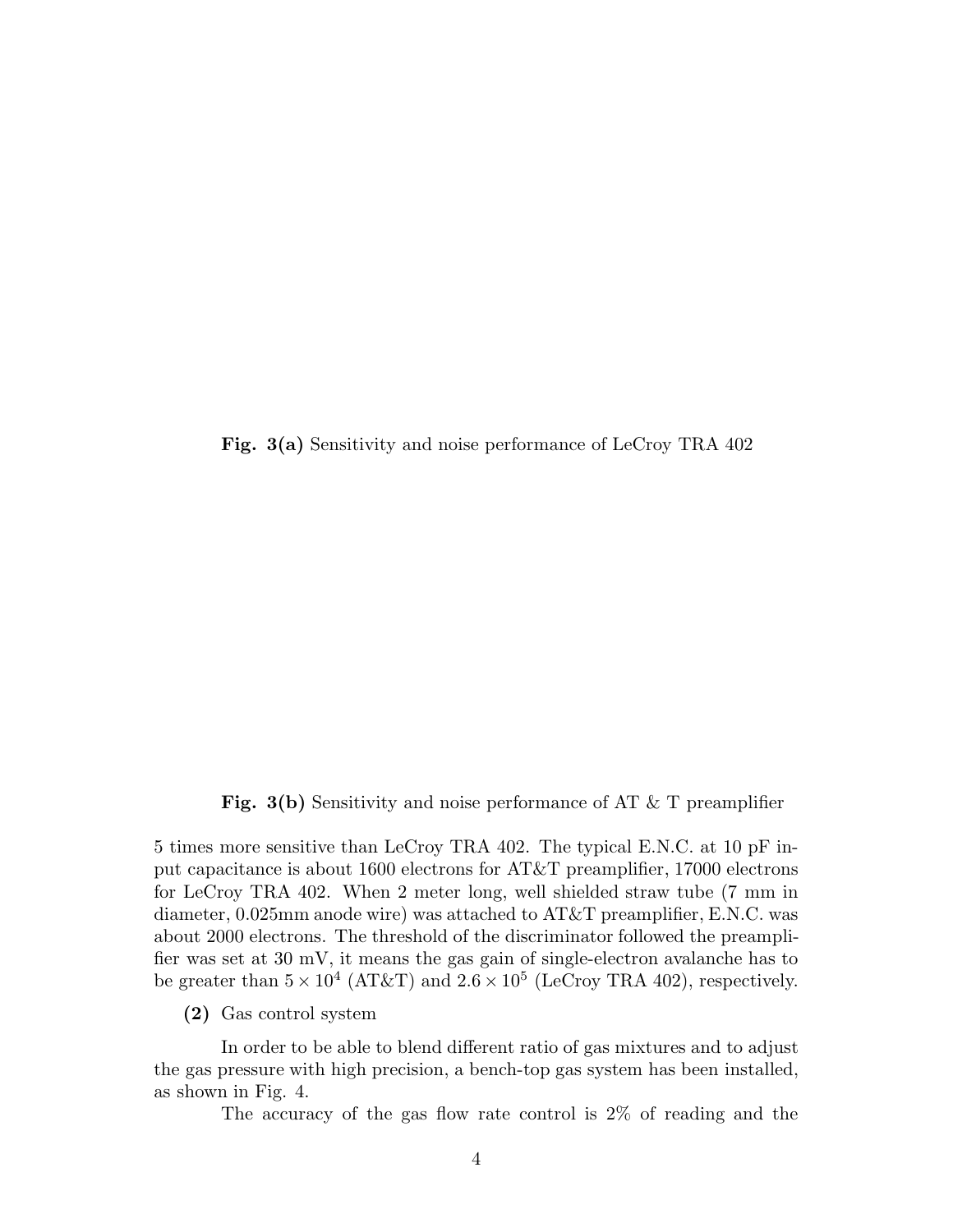## **Fig. 4.** Gas control system

accuracy of pressure measurement is 0.15% of reading. The fluctuation of the pressure under control has been within  $\pm 1Torr$  around the set point.

The piping of whole system was made of copper tubing. An oxygen filter and a moisture filter were installed directly in front of the test prototype. According to the manufacture's specification the gas clean oxygen filter removes oxygen, traces of sulphur and chlorine compounds from the gas, concentration of oxygen is brought down to less than 1 ppm. The moisture filter removes water, oil and other foreign material. A short branch in parallel with these filters is aimed at providing a gas flush path instead of going through the filter when the upper stream gas piping has been disconnected for swithing gas bottle and big amount of air has entered the gas system, which may shorten the lifetime of the filters.

Two manual needle valves were added in parallel with mass flow control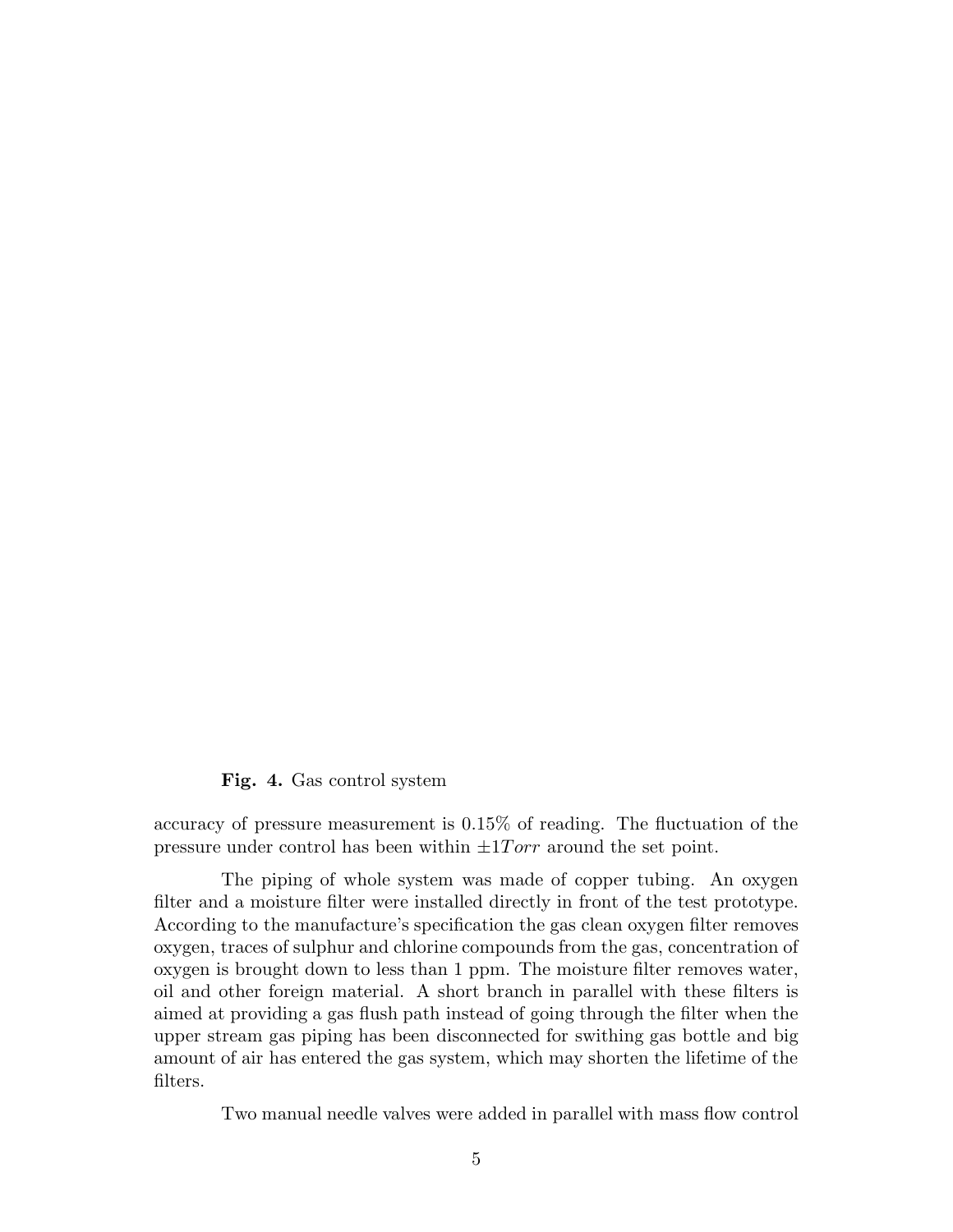valve and pressure control valve for speeding up the procedure of setting different gas pressure.

#### **(3)** Time spectrum

Several kinds of gas mixtures have been tested with this setup. Due to the very small quantum efficiency and large number of primary UV photons, the number of photoelectrons in each pulse should vary according to a Poisson distribution. We reduced the aperture of the iris diaphragm until at most 1 in 4 laser pulses yielded any photoeletrons, and hence at least 90% of recorded events were initiated by single photoelectrons.

Some typical events are shown in Fig. 5 as recorded by a digital oscilliscope under constant gas pressure and high voltage for a P-10 gas mixture, but with different time and voltage scales. These events are multi-electron's events. The time jitter of the signal's leading edge can be clearly seen. Fig. 5(c) also shows the after-pulses which are due to photoelectrons released from tube's wall by the UV photons of the gas avalanche itself. The time difference between original pulses and after-pulse is just equal to the drift time for the entire radius. Fig. 6 shows single-photoelectron events, for which fluctuations in the gas avalanche are large.

The measured time spectra along with their Gaussian fits are shown in Fig. 7. The fittings are very satisfactory.

**(4)** Drift Time

Based on energy conservation, the following equation holds,<sup>7</sup>

$$
eEw = \langle \Lambda \epsilon v / \ell_e \rangle \tag{1}
$$

where E is the electric field, w is the drift velocity,  $\epsilon$  is the kinetic energy,  $\Lambda(\epsilon)$ is the mean fractional energy loss in a collision,  $v$  the random electron velocity, and  $\ell_e(v)$  the mean free path for collision of the electron with the gas molecules. The left side represents the energy gained between collisions, and the right side is the energy lost in atomic collisions. Assuming  $\ell_e$  is independent of v and the distribution of electron energy is narrow, and taking into account the following equations,<sup>7</sup>

$$
w = \frac{2}{3} \frac{eE}{m} \left\langle \frac{\ell_e(v)}{v} \right\rangle + \frac{1}{3} \frac{eE}{m} \left\langle \frac{d\ell_e(v)}{dv} \right\rangle,
$$
  

$$
\epsilon = \frac{1}{2} m v^2,
$$

it follows that

$$
w \simeq \sqrt{\frac{2}{3}\sqrt{\frac{1}{3}\Lambda}} \frac{eE\ell_e}{m}.
$$
 (2)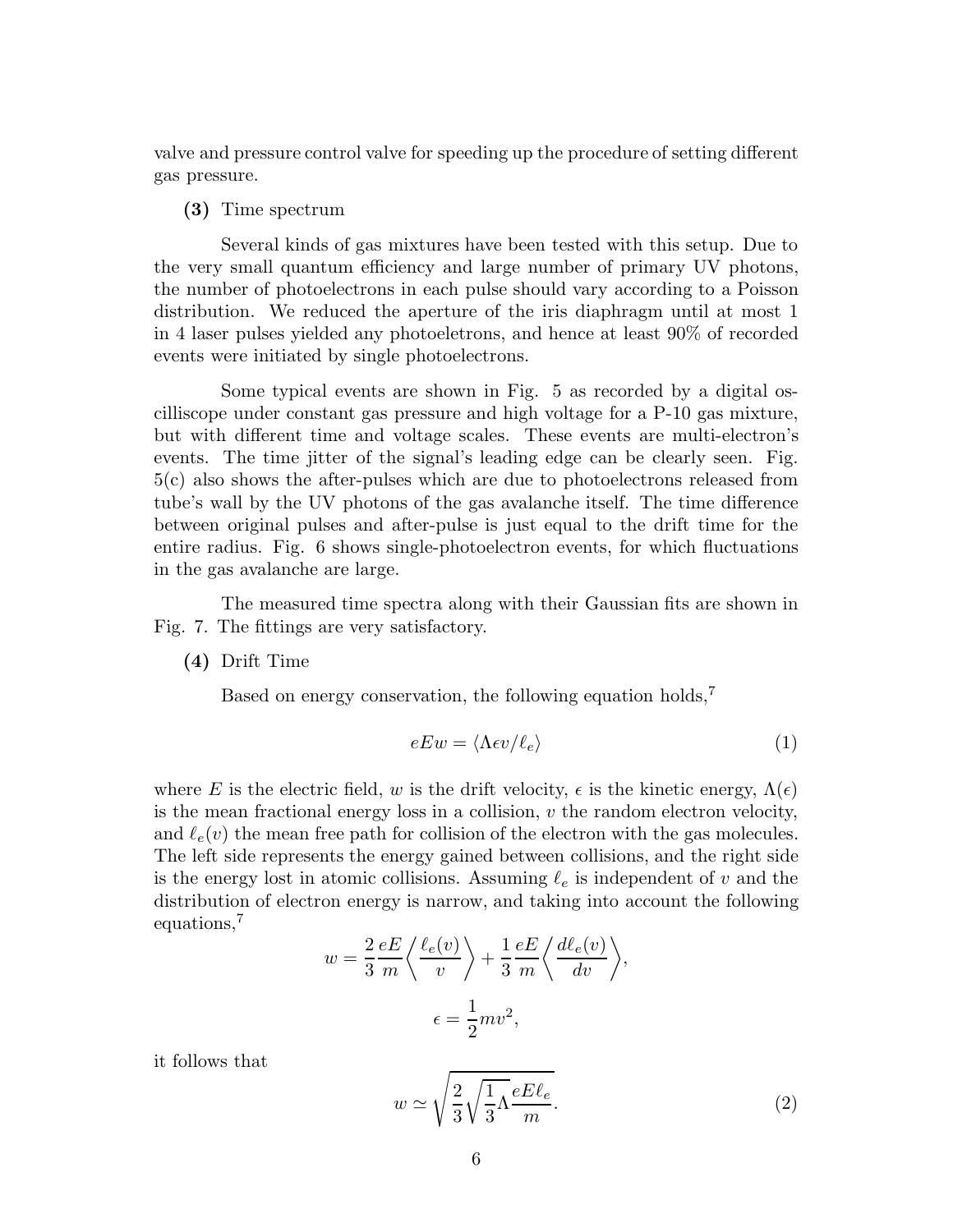**(a)**

**(b)**

**Fig. 5.** Photodiode and drift-tube signals for multielectron events. P-<br>
re  $P = 760$  torr  $V = 1600$  V. The upper trace shows the drift-tube 10 mixture,  $P = 760$  torr,  $V = 1600$  V. The upper trace shows the drift-tube signals, the lower shows the photodiode signals. **(a)** Vertical scale of upper trace is 40 mV/div; **(b), (c)** vertical scale of the upper trace is 400 mV/div; notice the different time scales.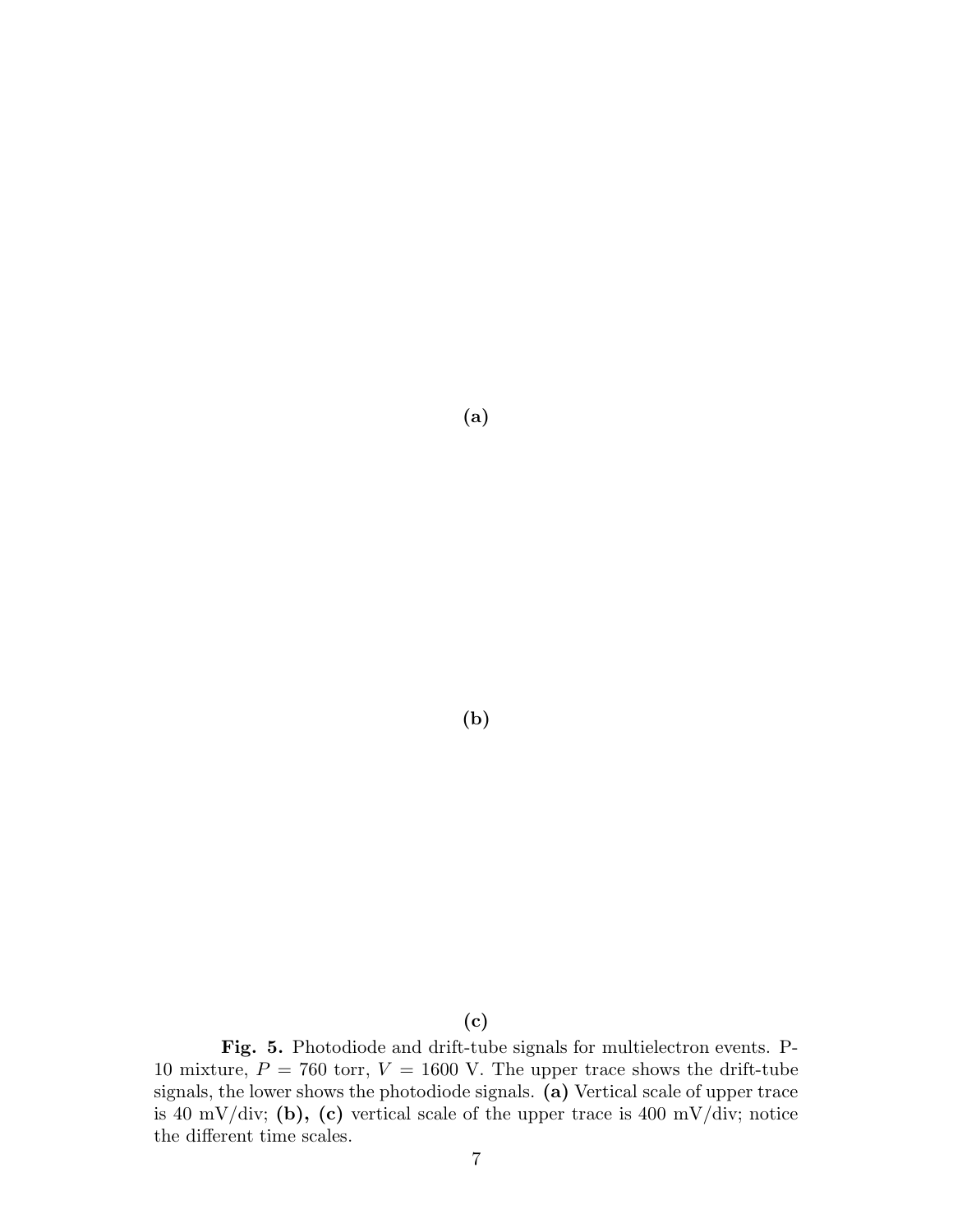Fig. 6. Photodiode and drift-tube signals for single-photoelectron events. P-10 mixture,  $P = 760$  torr,  $V = 1600$  V. The upper trace shows the drift-tube signals, the lower shows the photodiode signals. Vertical scale of upper trace is 100 mV/div.

Since  $\ell_e$  is inversely proportional to gas pressure  $P$ ,

$$
\ell_e = \ell_{eo}/P,
$$

where  $\ell_{eo}$  as  $\ell_e$  at 1 atm, therefore

$$
w \simeq \sqrt{\frac{2}{3}\sqrt{\frac{1}{3}\Lambda}} \frac{e\ell_{eo}}{m} \sqrt{\frac{E}{P}}.
$$
 (3)

This is the well-known result that the drift velocity should depend only on  $\langle E/P \rangle$ .

Using simplified formulae to approximate the published curves on the drift velocity *vs*. E/P, we are able to calculate the total drift time. Adjusting the parameters in the formulae to get the best fit of our data, the results are shown in Fig. 8. The agreement is impressive. Because our data are collected under various pressures, and the drift velocity curves used in our fitting were measured or calculated at 1 atm, our results further confirm  $w \propto f(E/P)$ . The previously reported drift velocity of  $Ar/C<sub>2</sub>H<sub>6</sub>$  (50/50) is nearly constant, with a slightly downward slope. It agrees well with our drift-time data, which are nearly constant with only a very small upward slope.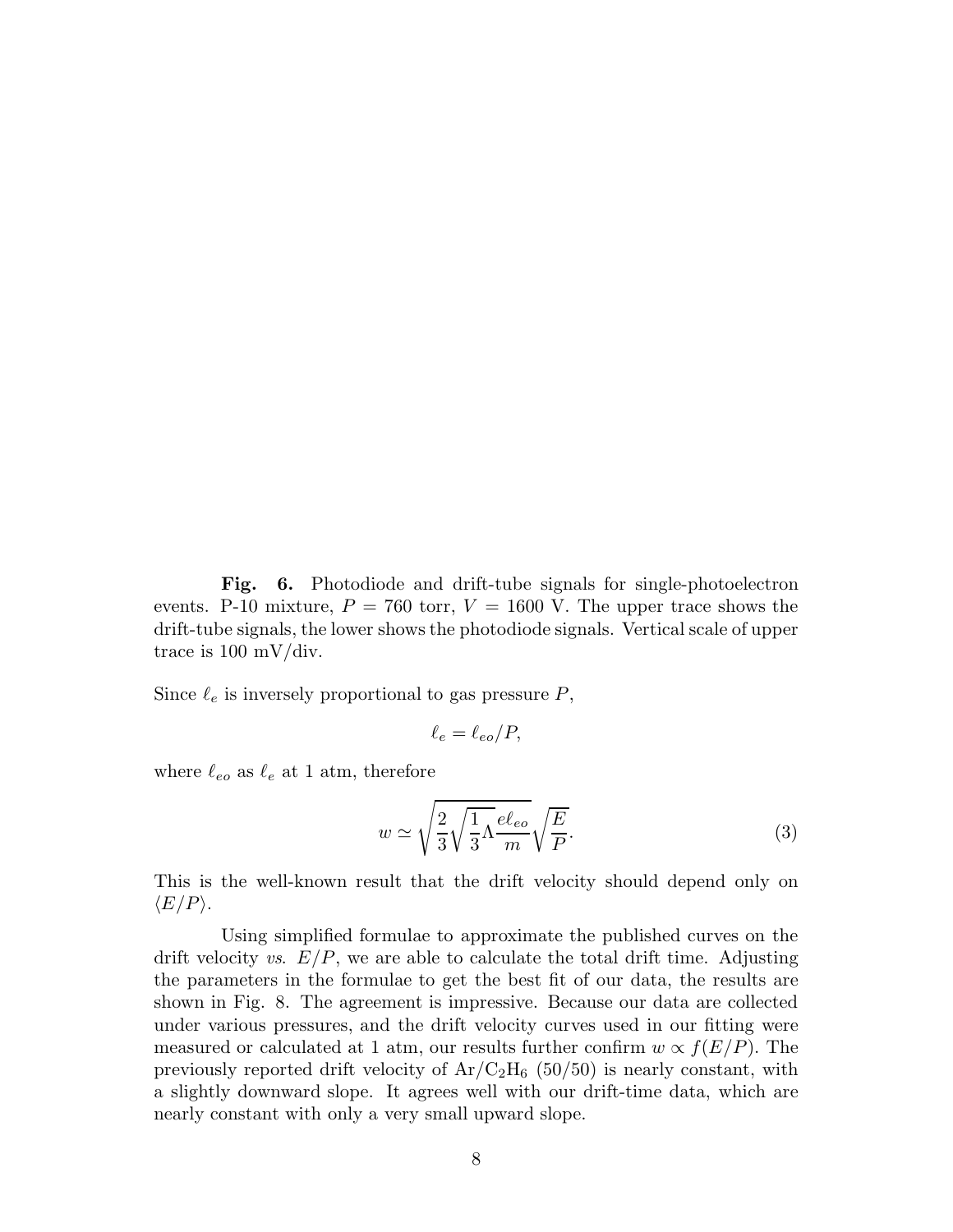**Fig. 7(a)** Drift-time spectrum for  $Ar/CO<sub>2</sub>$  (50/50).

Fig. 7(b) Drift-time spectrum for  $Ar/C<sub>2</sub>H<sub>6</sub>$  (50/50).

Fig. 7(c) Drift-time spectrum for  $Ar/CH_4$  (90/10).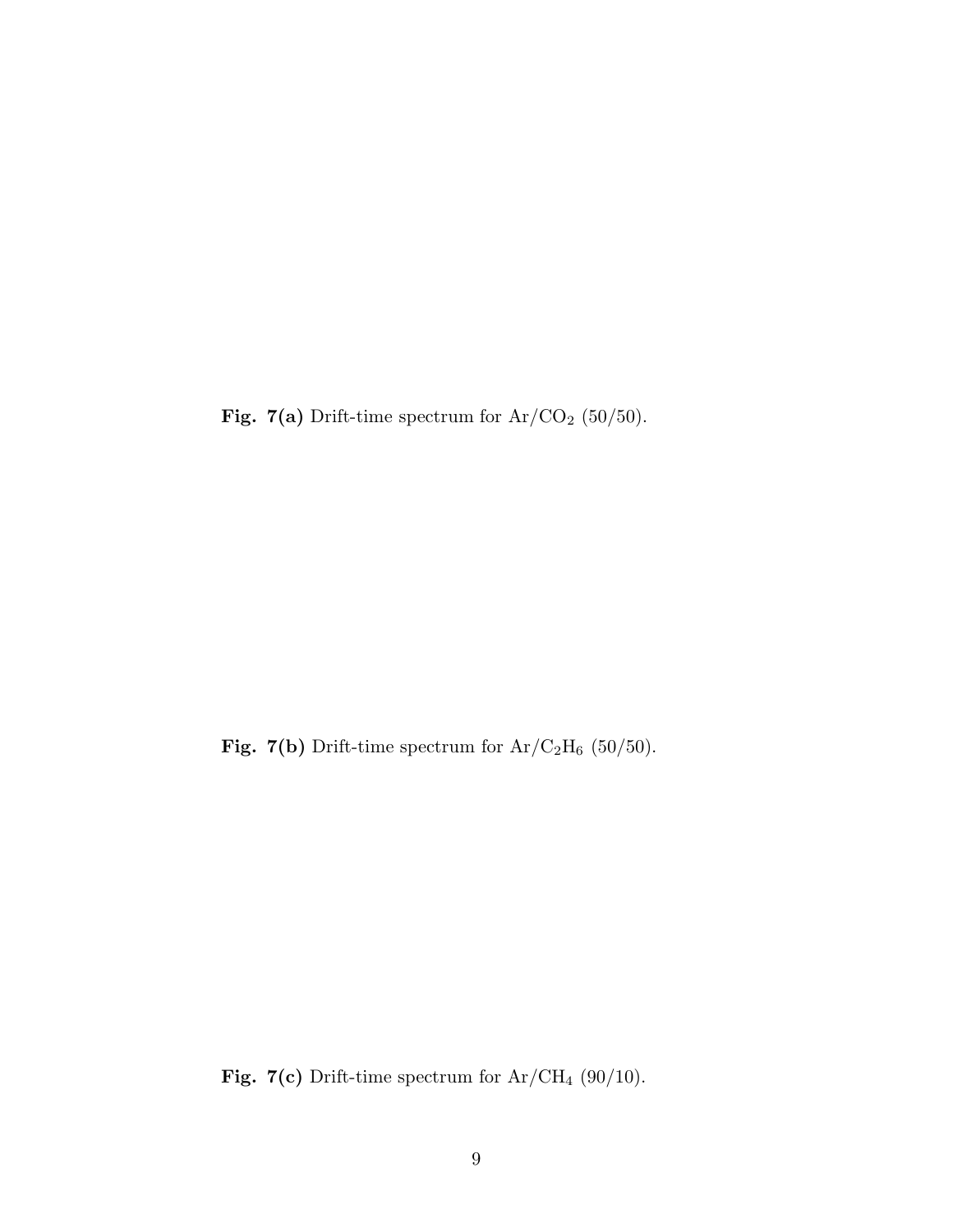**Fig. 8(a)** Drift velocity and drift time of  $Ar/CO<sub>2</sub>$  (50/50).

Fig. 8(b) Drift velocity and drift time of  $Ar/CH_4$  (90/10).

**Fig. 8(c)** Drift time of  $Ar/C_2H_6$  (50/50).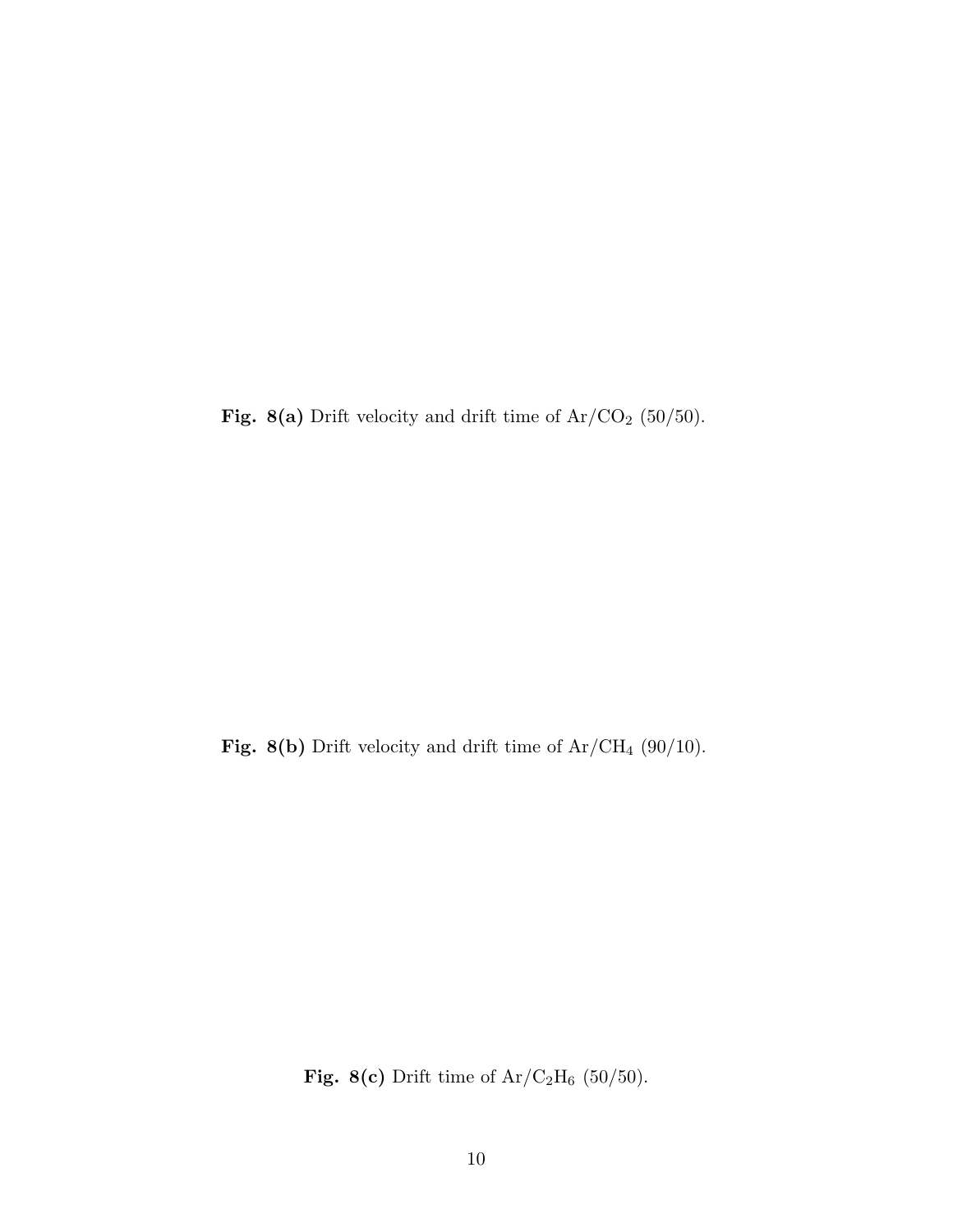## **(5)** Spatial resolution

From the same argument as in previous section, it follows that<sup>7</sup>

$$
\epsilon_k = \langle \epsilon \rangle \simeq \frac{3\ell_{eo}}{\sqrt{3\Lambda}} \frac{E}{P},\tag{4}
$$

where  $\epsilon_k$  denotes the characteristic energy, which is a function of  $E/P$ . The spatial resolution  $\sigma$ 

$$
\sigma_x = \sqrt{\frac{2\epsilon_k x}{eE}},\tag{5}
$$

where x is the drift distance. Using (4) instead of  $\epsilon_k$  in (5) we arrive at

$$
\sigma_x = \sqrt{\frac{2\ell_{eo}}{\sqrt{3\Lambda}}} \sqrt{\frac{x}{P}}
$$
\n(6)

While  $\Lambda(\epsilon)$  is a function of electron energy  $\epsilon$ ,  $\epsilon$  remains at a constant value up to rather high E field for a "cool gas" such as  $CO_2$ , for which  $\Lambda$  remains effectively constant. In such cases we conclude from (6) that

$$
\sigma_x \propto \sqrt{\frac{1}{P}}.
$$

We have directly measured the value of  $\sigma_t$ , and converted to  $\sigma_x$  using the x *vs*. t curve near the tube wall. Fig. 9 shows our data as well as a fit of the form

$$
\sigma_x = \sigma_0 + A/\sqrt{P}
$$

for  $Ar/CO_2$ . The results for  $Ar/CH_4$  and  $Ar/C_2H_6$  are shown in Fig. 10.

**Fig. 9.** Spatial resolution of  $Ar/CO<sub>2</sub>$  (50/50).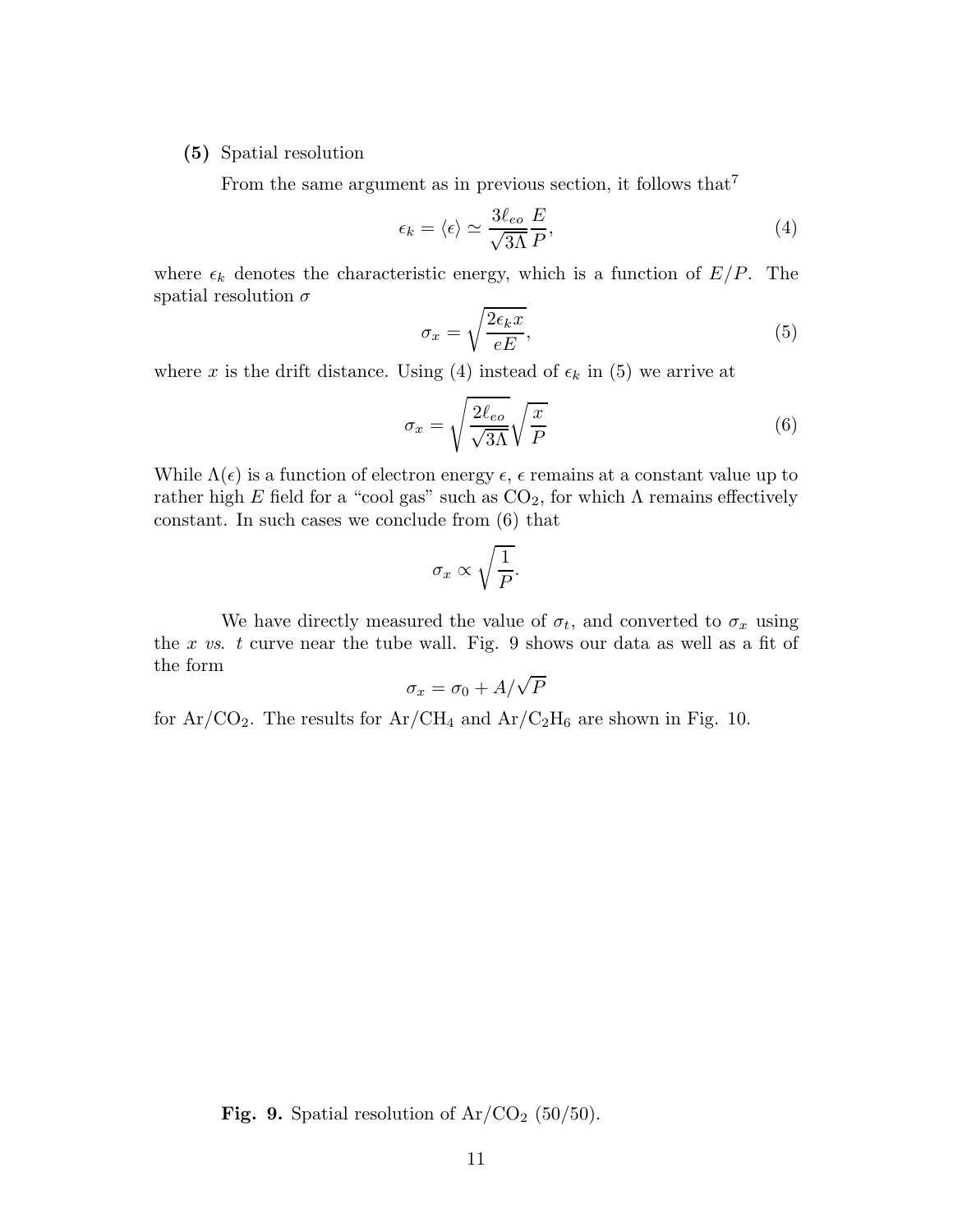**Fig. 10(a)** Spatial resolution of  $Ar/C_2H_6$  (50/50).

**Fig. 10(b)** Spatial resolution of  $Ar/CH_4$  (90/10).

**(6)** Discussion

The total drift times over the radius of our proportional tube agree well with the published data. Direct comparison with the published data of our results on spatial resolution are difficult due to very limited existing data.

F. Pius $\delta$  measured the longitudinal diffusion of electron in  $Ar/C<sub>2</sub>H<sub>6</sub>(50/50)$ , with results shown in Fig. 11(a). Fig. 11(b) shows the results of Jean-Marie *et al.*<sup>9</sup> We infer that  $\sigma_{0l} \simeq 210 \mu m/\sqrt{cm}$  from F. Pius and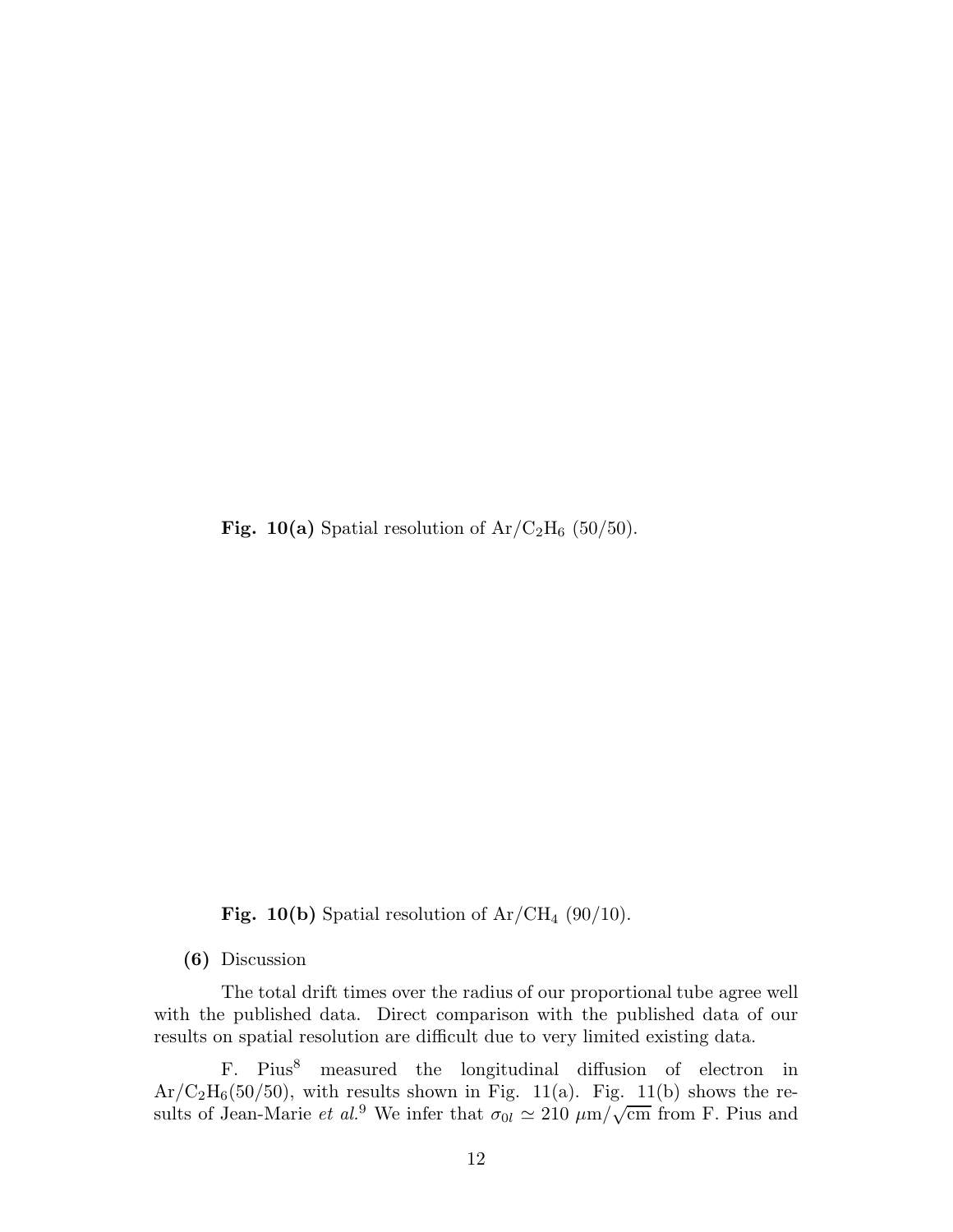$\sigma_{0l} \simeq 125 \ \mu m/\sqrt{cm}$  from Jean-Marie *et al.*Then for a 0.3835-cm drift distance the spatial resolutions should be 130  $\mu$ m and 77  $\mu$ m, respectively. Our result for 760 torr is 100  $\mu$ m, in reasonable agreement.

The spatial resulution with  $Ar/CO<sub>2</sub>$  (50/50) is much better than with the other two gases due to its very slow drift velocity near the tube's wall as well as its being a "cool gas." While the results for  $Ar/CO<sub>2</sub>$  appear insensitive to the electronic time resolution, this will not necessarily be so for signals originating close to the anode wire, noting that  $x \propto \sqrt{t}$  (x distance from anode wire, t drift time), as shown in Fig. 12.<sup>10</sup>

**(7)** Timing performance of gas mixtures containing CF<sup>4</sup>

Being convinced by the good agreement of our measurement with the published data for the mentioned three general gas mixtures, we made a further investigation for the gas mixtures containing  $CF_4$ , which is believed to be one of the most atractive candidate under SSC environment. In this investigation AT&T preamplifier has been employed. The superior noise performance of the amplifier meets the requirement of very narrow time distribution for  $CF_4$  contained gas mixtures. The time spectra of  $CF_4/Ar$  and  $CF_4/$ isobutane are shown in Fig.13. We summarize the drift time results in Fig.14. The only available published data on the drift velocity of  $CF_4$ /isobutane (to our knowledge) are compiled in Fig.  $15^{11,12}$  Due to very limited  $E/P$  region of these data there is no possible to infer the total drift time from them. The general trend of drift time *vs.* percentage of  $CF_4$  in  $CF_4$ /isobutane mixtures and drift time *vs.*  $V/P$ looks reasonable. But the peculiar twisting behaviour between  $Ar/CF<sub>4</sub>$  (20/80),  $(0/100)$  and the other three mixtures may need further study to be confirmed, because the first two mixtures were measured before oxygen and moisture filters being installed, it may bring some systematic effects into drift velocity. However the dependence of the drift time on the percentage of  $CF_4$  and  $V/P$  is insensitive for  $Ar/CF_4$ .

Fig. 16 shows the time resolution, slight improvement with increasing gas pressure can be seen. The time resolutions are within  $0.55ns \sim 0.75ns$  range for  $Ar/CF_4$  mixtures, and  $0.55 \sim 1.0ns$  for  $CF_4/$  isobutane mixtures. Using Fig. 15 data we are able to infer spatial resolution for Ar/isobutane near the tube wall. Except pure CF<sub>4</sub>, all of the points are located at  $25 \sim 50 \mu m$ , as shown in Fig. 17. The big gap between pure  $CF_4$  and the rest of gas mixtures is attributed to the big gap of drift velocity data compiled in Fig. 15, which we have used to convert time resolution into spatial resolution directly. Because there is no existing drift velocity data for  $CF_4$ /isobutane (83/17), (67/33), we have adopted  $(80/20)$ ,  $(70/30)$  data instead, it also intended to increase this gap artificially.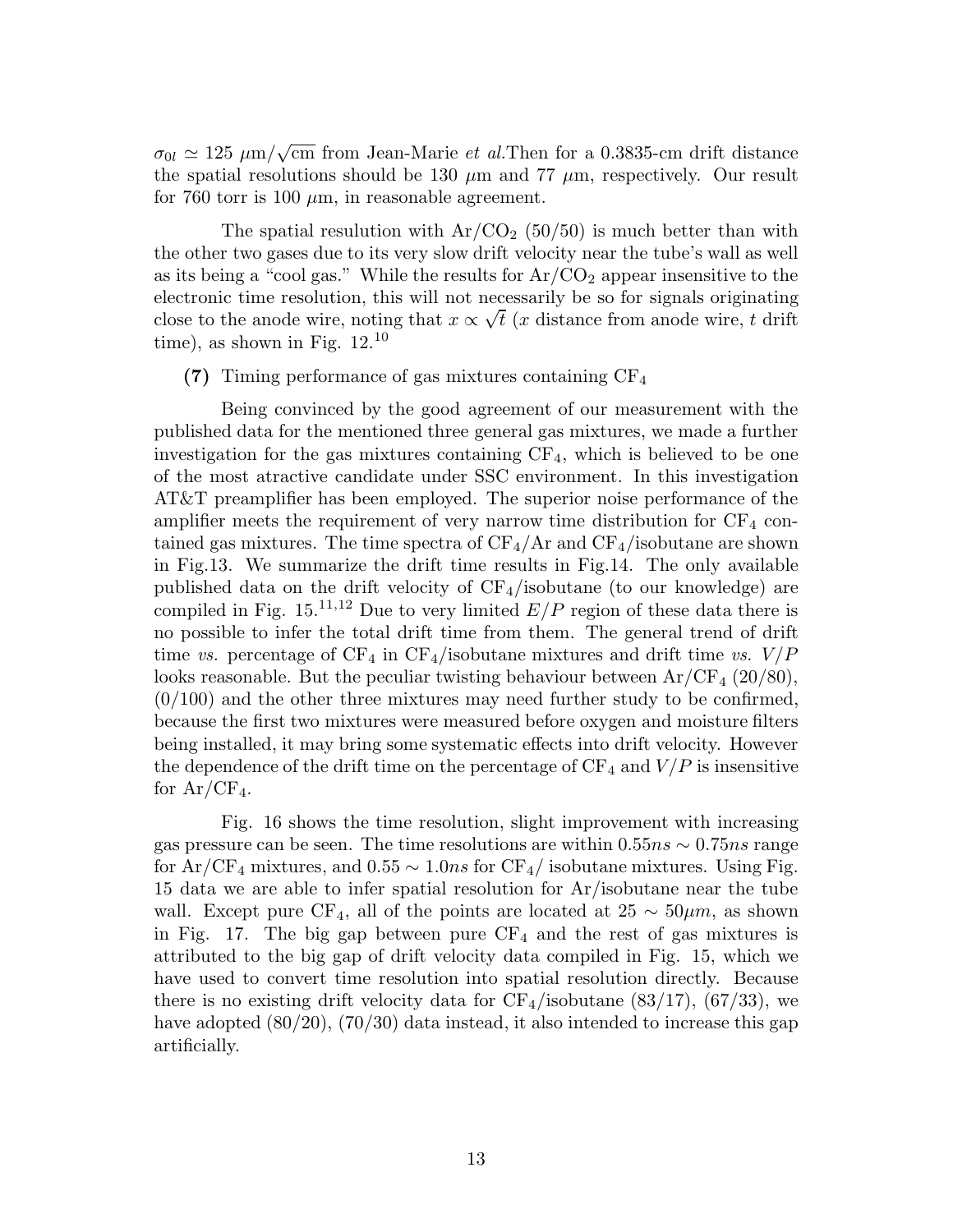**Fig. 11(a)** Longitudinal diffusion of an electron in  $Ar/C_2H_6(50/50)$  gas mixture from F. Pius.<sup>8</sup>

**Fig. 11(b)** Longitudinal diffusion of an electron in  $Ar/C_2H_6(50/50)$  gas mixture from Jean-Marie.<sup>9</sup>

**Fig. 12.** Time-to-distance relationship in  $Ar/CO_2/CH_4(49.5/49.5/1.0)$  for straw-tube drift chamber.<sup>10</sup>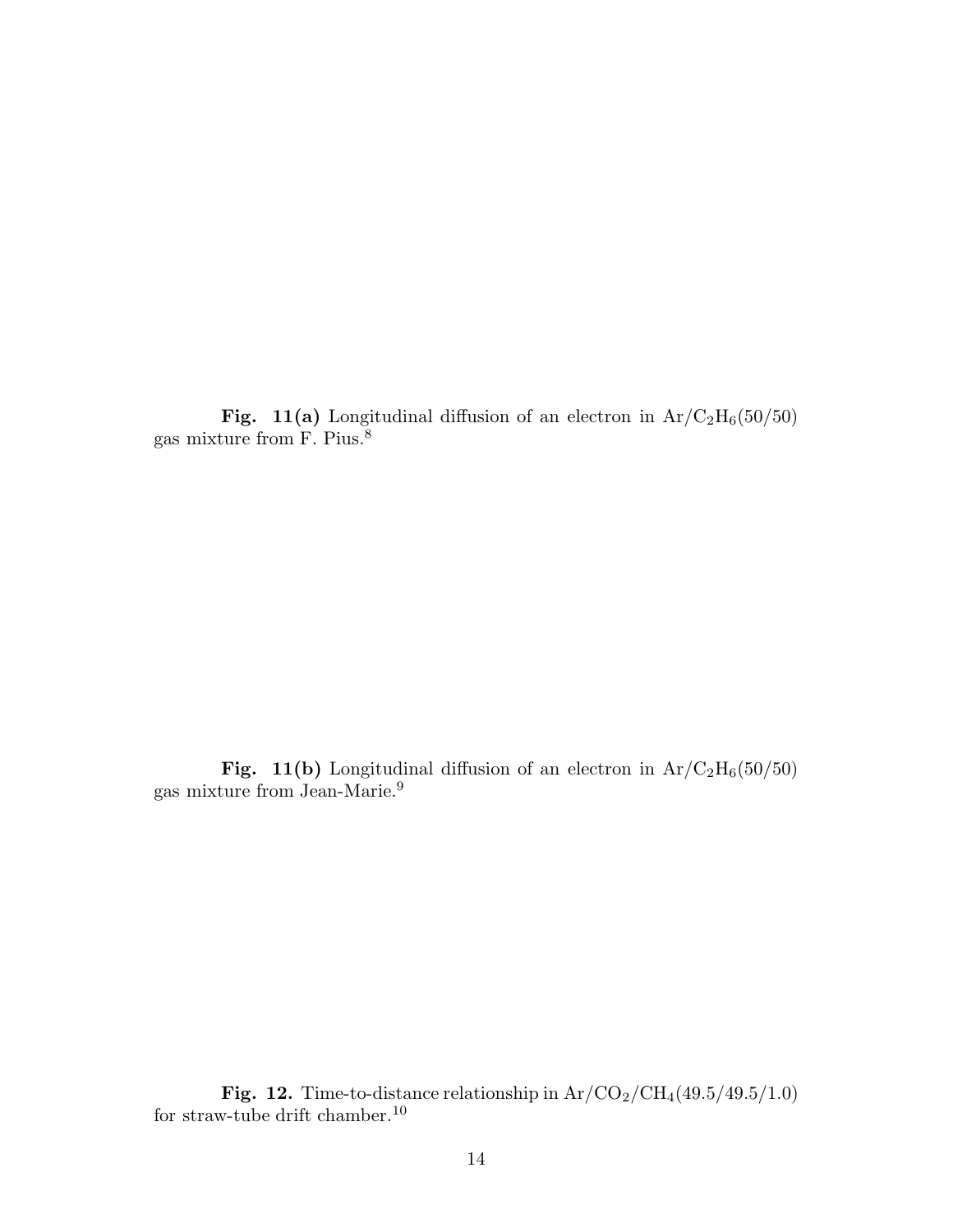Fig. 13(a) Time distribution of  $CF_4/Ar$  (50/50)

Fig. 13(b) Time distribution of  $\mathrm{CF}_4/\mathrm{isobutane}$   $(50/50)$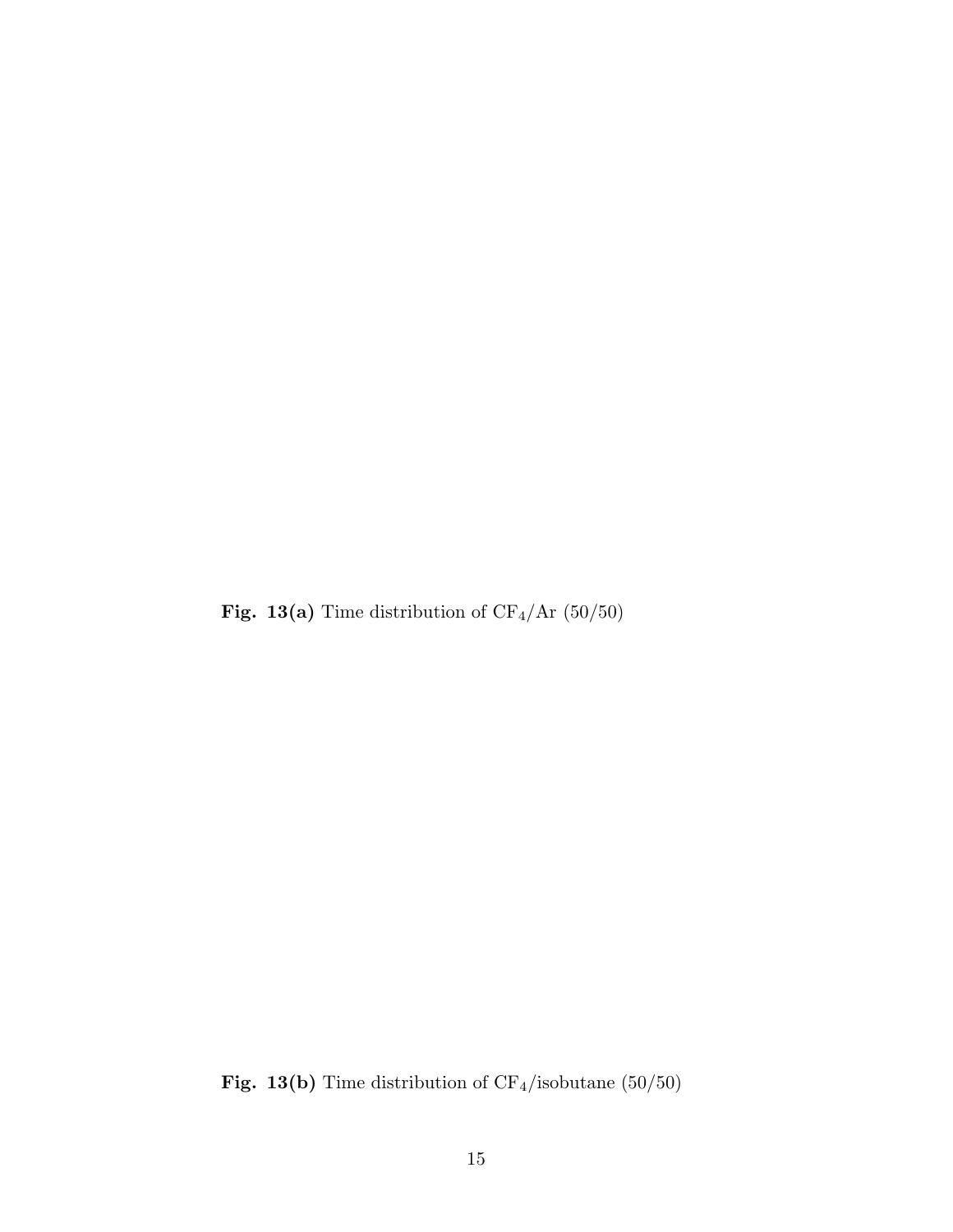**Fig. 14.** Total drift time of  $CF_4/Ar$  and  $CF_4/$ isobutane

**Fig. 15.** Compilation of drift velocity in  $CF_4$ /isobutane

# **2. Fluctuation of single-electron avalanche**

A detailed Monte Carlo study  $^{13}$  has revealed that although the author has tried very hard to discover some trick in the timing method, the conclusions are not unexpected. The best accuracy one can obtain in small drift chambers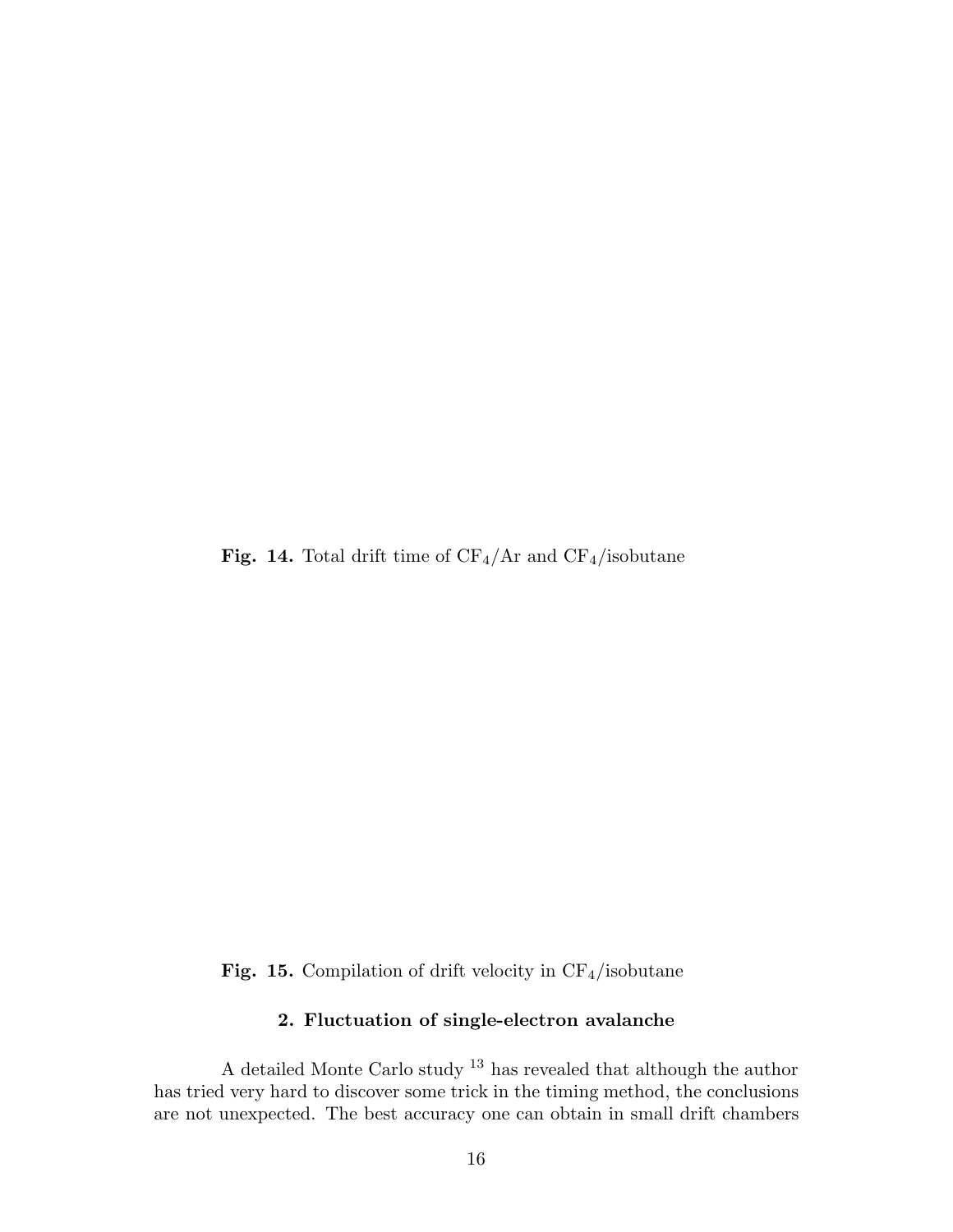**Fig. 16.** Time resolution of  $CF_4/AR$  and  $CF_4/$ isobutane

# **Fig. 17.** Spatial resolution of  $CF_4$ /isobutane

is still based on the first electron timing technique. Therefore the fluctuation of the single-electron avalanche plays important roll in timing measurement.

The experimental set-up is same as timing measurement, but we use EG&G ORTEC 142PC charge sensitive preamplifier instead of transresistance preamplifier, which used for timing measurement. Fig.18 shows the electronic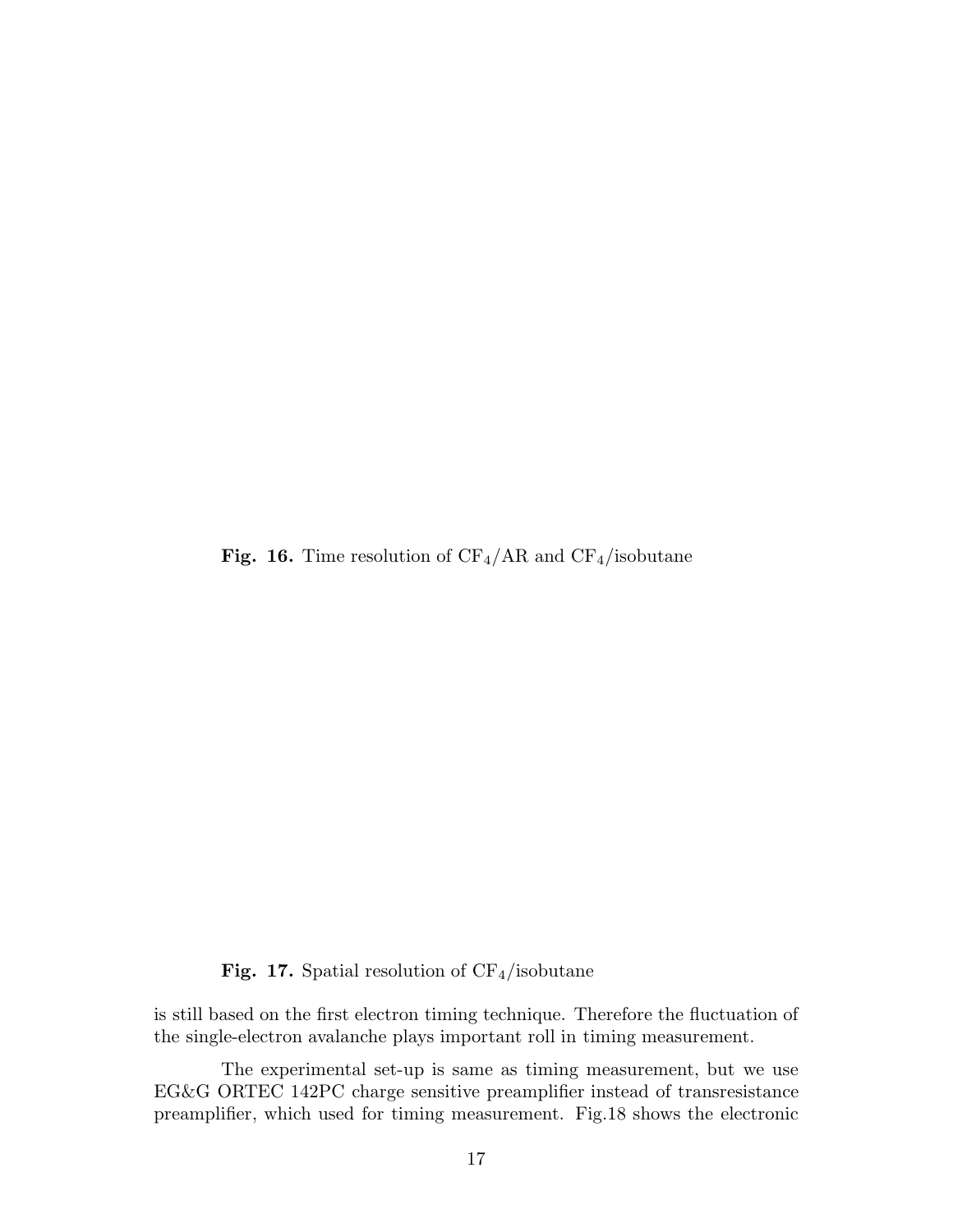**Fig. 18.** Electronics for single-electron avalanche measurement

block diagram.

For each gas mixture under testing we at first used the timing measurement set-up to adjust the diaphram until about one in  $10 \sim 20$  laser pulses yielded any photoelectron, and also looked at the photodiode and drift tube signals on a digital oscilliscope to verify the drift tube working properly. Then the output of drift tube was pluged into an EG&G ORTEC charge sensitive amplifier. A wide gate signal generated by the photodiode was used to make coincidence with drift tube's signal after charge amplifier. Under such arrangment, virtually there no any backgroud event was left over, therefore no background subtraction was needed in data analysis. The only limitation for getting a complete single-electron spectrum was the threshold of whole system, which was set to cut the noise. It set the lower boundary for all of the spectra presented in this article.

**(1)** A brief review of the single-electron avalanche distribution

The statistics of the single-electron avalanche in a gas chamber was first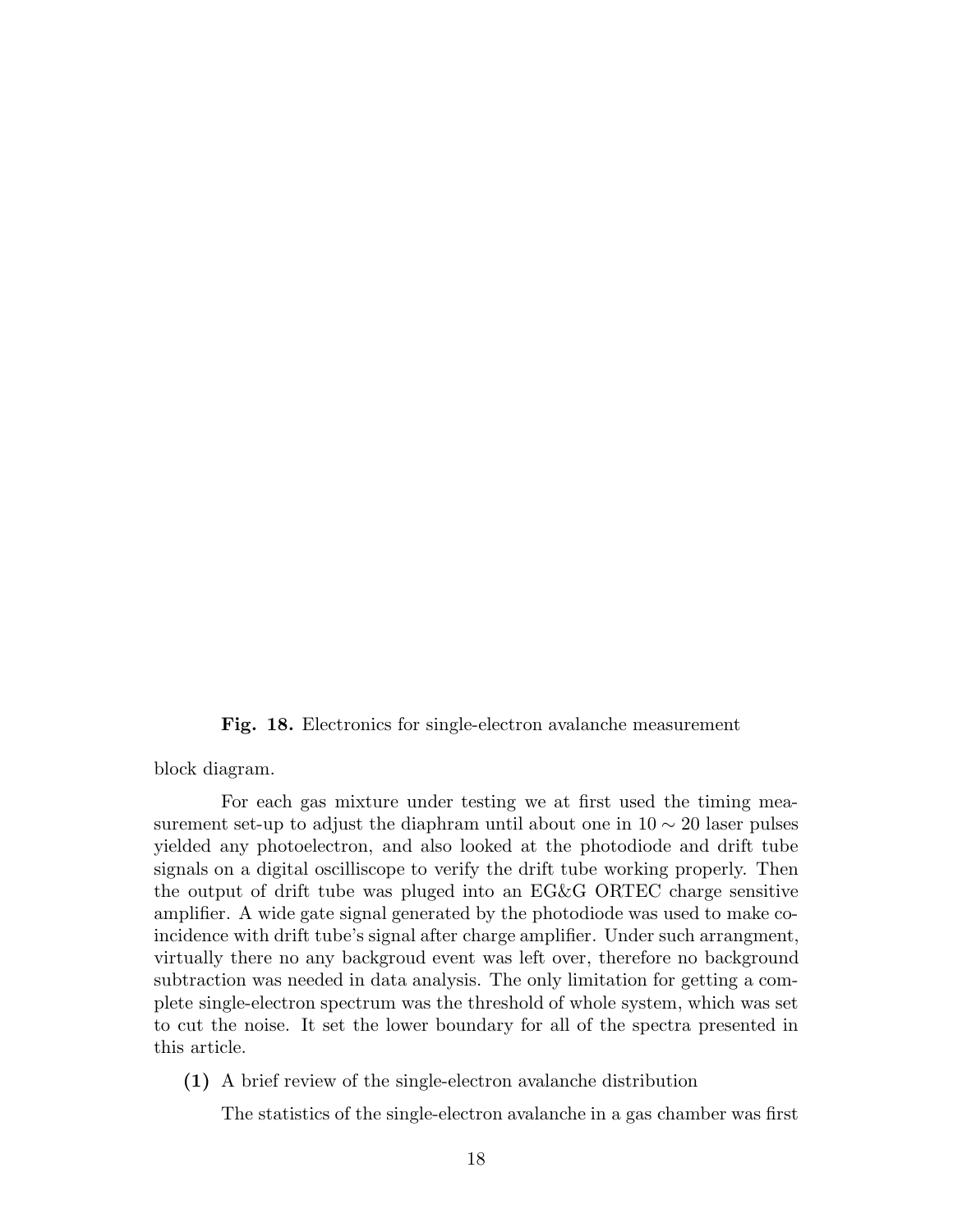**Fig. 19.**  $E/\alpha$  *vs.*  $E/P$  for methane

investigated by Snyder,<sup>14</sup> and then by Wijsman.<sup>15</sup> They have shown that in the absence of electron attachment and molecular dissociation, the probability function of having  $n$  electrons in an avalanche will be the Furry distribution,

$$
p(n) = \frac{1}{\bar{n}}e^{-n/\bar{n}},
$$

where  $\bar{n}$  is the mean avalanche size, which in the case of a uniform electric field is given by  $\exp(\alpha d)$ ,  $\alpha$  is the first Townsend ionization coefficient, d is the distance between cathode and anode plates. This distribution has been confirmed experimently under the circumstance of low  $E/P$ . At high value of  $E/P$ ,  $Schlumbohm<sup>16</sup>$  found that the distribution was no longer satisfied by the Furry form, but exhibited a maximum at low value of  $n$ . The reason for the unsatisfactory was attributed to a failure of the condition required for establishing the Furry distribution, namely that each electron has the same probability of an ionizing collision in an interval  $dx$  and that this probability is independent of the path travelled from the previous ionizing collision. The condition fails when  $1/\alpha$ , the average distance between ionizing collisions is no longer very much greater than  $V_i/E$ , the minimum distance over which an electron can gain the ionization potential  $V_i$ . Schlumbohm<sup>16,17</sup> showed the value of the quantity  $H = E/\alpha V_i$  determines the type of distribution, not only for uniform fields but also for the non-uniform fields used by Curran *et al.*<sup>18</sup> Because of the strong dependence of  $\alpha$  on E,  $E/\alpha$  should be as a function of  $E/P$ . Fig. 19 shows  $E/\alpha$ *vs.*  $E/P$  for methane.<sup>19</sup>  $E/\alpha$ , therefore H, is decreasing, when increasing  $E/P$ .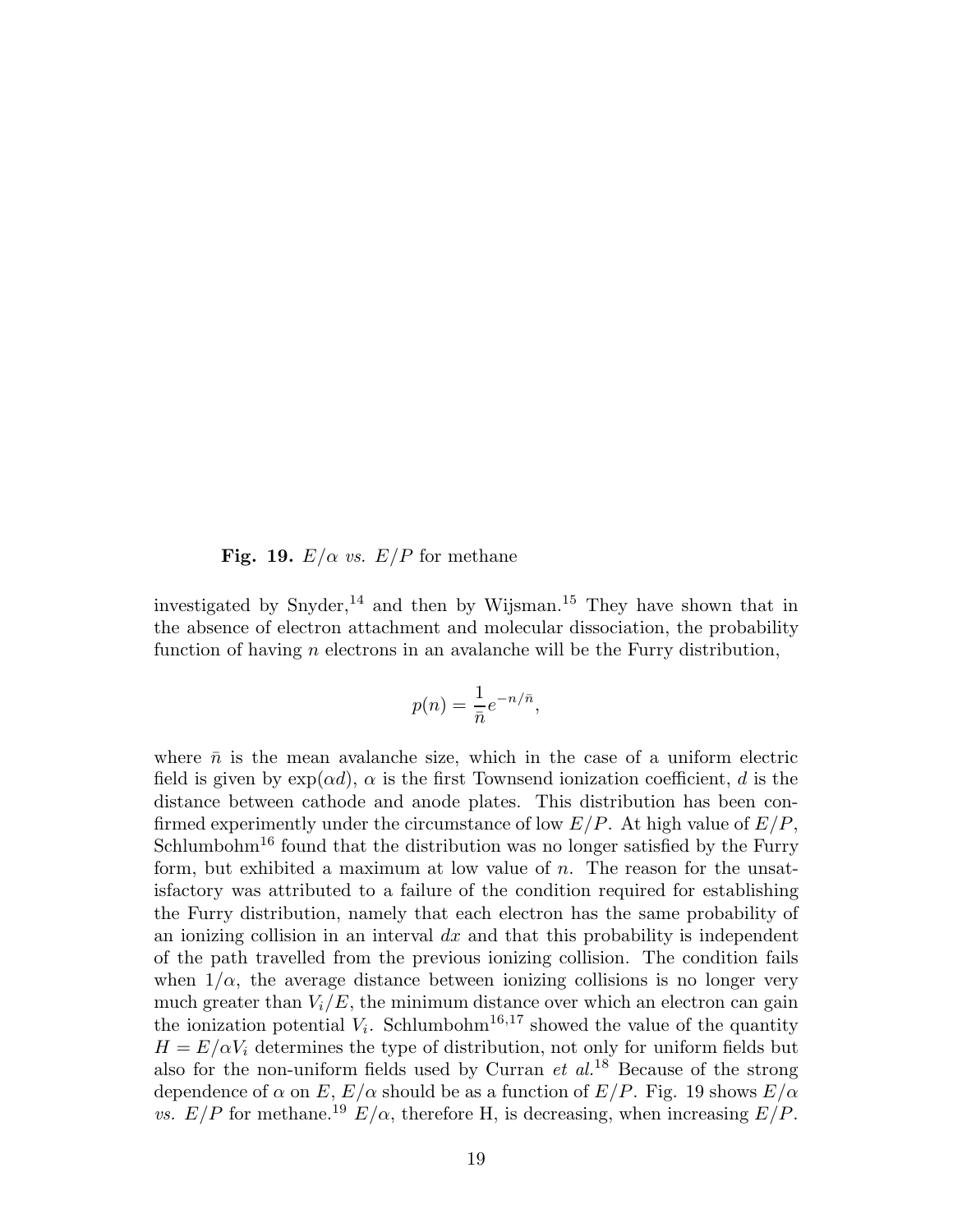The peaked distribution attained at high  $H$  value are found to be in close agreement with the Polya distribution. This distribution can be obtained in a manner similar to that for the Furry distribution by considering that the ionization coefficient  $\alpha$  is a decreasing function of the avalanche size n of the form

$$
\alpha(n, x) = \alpha(x)[1 + (\theta/n)],
$$

where  $\alpha(x)$ , but not  $\theta$ , is a function of x and  $\theta$  is an empirically defined parameter. A detailed treatment shows that  $p(n,x)$  is distributed according to Polya law, which for large value of  $n(x)$ , adopts the form

$$
p(n,x) \simeq a[bn/\bar{n}(x)]^{b-1}e^{-bn/\bar{n}(x)},
$$

where  $b = 1 + \theta$ . The exact physical significance of the parameter  $\theta$  is not clear and objections have been raised<sup>20</sup> to one interpretation which has been proposed for it.<sup>19</sup>

All theoretical aspects mensioned above are concerned with multiplication based on ionization by electron impact only and secondary processes taking place at the cathode or elsewhere are ignored. When secondary processes become significant, avalanche breeding may take place and avalanche chains are detected in place of single avalanche.<sup>21</sup>

A theoretical analysis of avalanche chain formation,  $22$  which taking the distribution of individual avalanche and the distribution of the number of avalanches whithin the chain into account, assumed the asymptotic form

$$
p(z) \simeq Bz^{-3/2}e^{Cz}, z = n/\bar{n}.
$$

Bryne *et al.*tested this theory at values of n much larger than the mean with a P-10 proportional counter. The experimental distribution was in general agreement with the theoretical prediction when the asymptotic negative logarithmic derivate  $-(1/p(z))dp(z)/dz$  *vs.* 1/z was plotted, but there was a spread in the observed asymptotic slopes about the predicted value of 3/2.

**(2)** Experimental results

 $Ar/CF<sub>4</sub>$  and  $Ar/isobutane$  under different mixing ratios have been measured for their single-electron's avalanche spectra. For each gas mixture the Fe<sup>55</sup> spectra at several different high voltage settings were recorded. The singleelectron avalanche spectra were then fitted with the Polya distribution

$$
p(A) = a(bA/A_{mn})^{b-1}e^{-bA/A_{mn}}.
$$

Typical experimental distributions with their Polya fitting curves are shown in Fig. 20.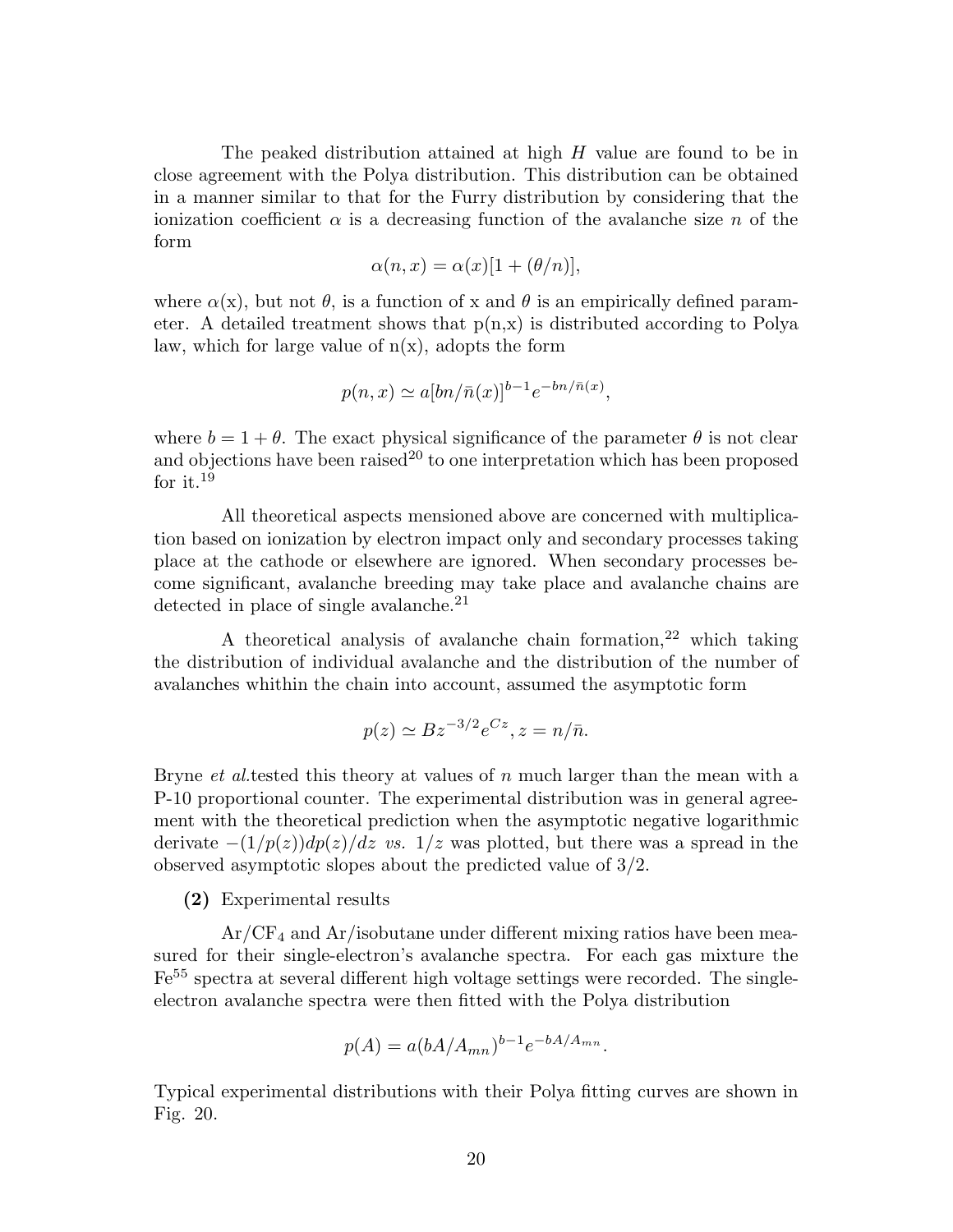**Fig. 20.** Single-electron avalanche distribution with their Polya fittings for  $Ar/isobutane(70/30)$ .

The physical meaning of  $A_{mn}$  is the mean gas gain, b is a measure of the fluctuation of gas gain,  $\sigma_A = 1/b$ . Since we also measured the gas gain with Fe<sup>55</sup> and assumed that there was no electron attachment, all of the primary electrons released by 5.9 keV x-ray reached anode wire and each of these electrons initiated an avalanche, we can compare these two gas gain measurements. The results are shown in Fig. 21 and 22.

For Ar/isobutane gas mixture all of three different mixing ratios gave rather consistant results both from single-electron as well as  $Fe<sup>55</sup>$  measurements. It convinced us that the whole gas system had no big contaimenation and the technique for single-electron avalanche measurement was reliable. But when Ar/CF<sup>4</sup> gas mixtures were tested, the big discrepancy between these two measurements indicated that  $CF_4$  may have serious electron attachment.<sup>11</sup> The gas gain from single-electron was about ten times higher than one from  $Fe^{55}$ . A possible explanation for this discrepancy is the number of primary electrons which were released by 5.9 keV x-ray (∼ 200 electrons) may be reduced on the way of drifting towards anode wire due to its attachment to  $CF_4$ . The processes of the attachment are summarized in Table 1.<sup>11</sup>

The another evidence for the explanation is the poor energy resolution for  $Ar/CF_4$  mixtures. The authors of reference [11] also attributed the poor energy resolution of  $Ar/CF_4$  to the electron attachment. They claimed the energy resolution of  $Ar/CF_4$  with the mixing ratios of 95/5 and 90/10 was  $~\sim 60\%$  and  $~\sim 75\%$ , respectively. We have measured the energy resolution for the mixing ratios of  $80/20$ ,  $70/30$ ,  $60/40$  and  $50/50$  under different gas pressures,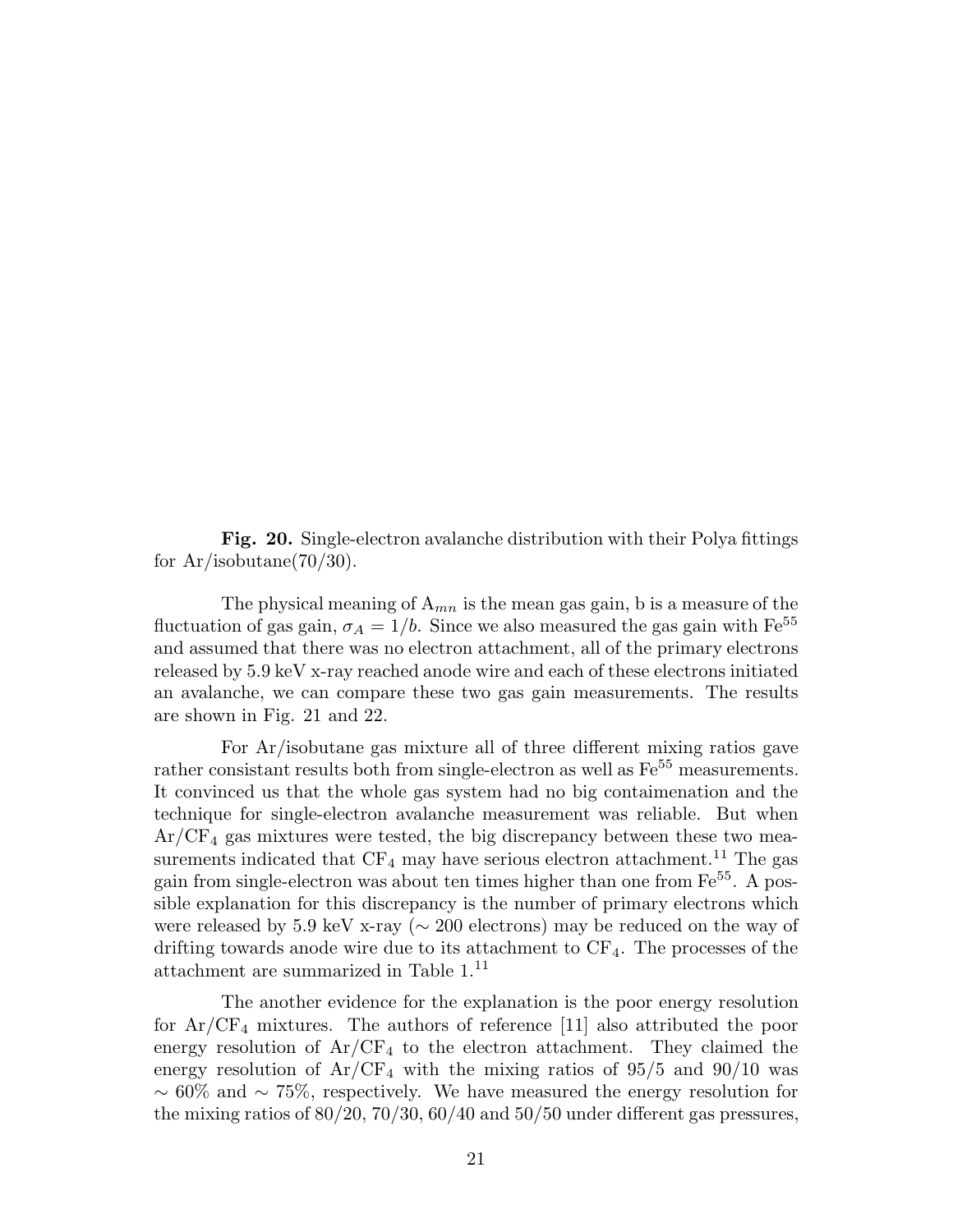Fig. 21. Gas gain of single-electron and Fe<sup>55</sup> in Ar/isobutane.

the typical values are summarized in Table 2, and some spectra are shown in Fig. 23.

Appearantly the energy resolution of  $Ar/CF<sub>4</sub>$  is getting worse when increasing the gas pressure and the percentage of  $\rm CF_4$  in the mixture. In contrast the dependence of energy resolution on gas pressure for Ar/isobutane is not quite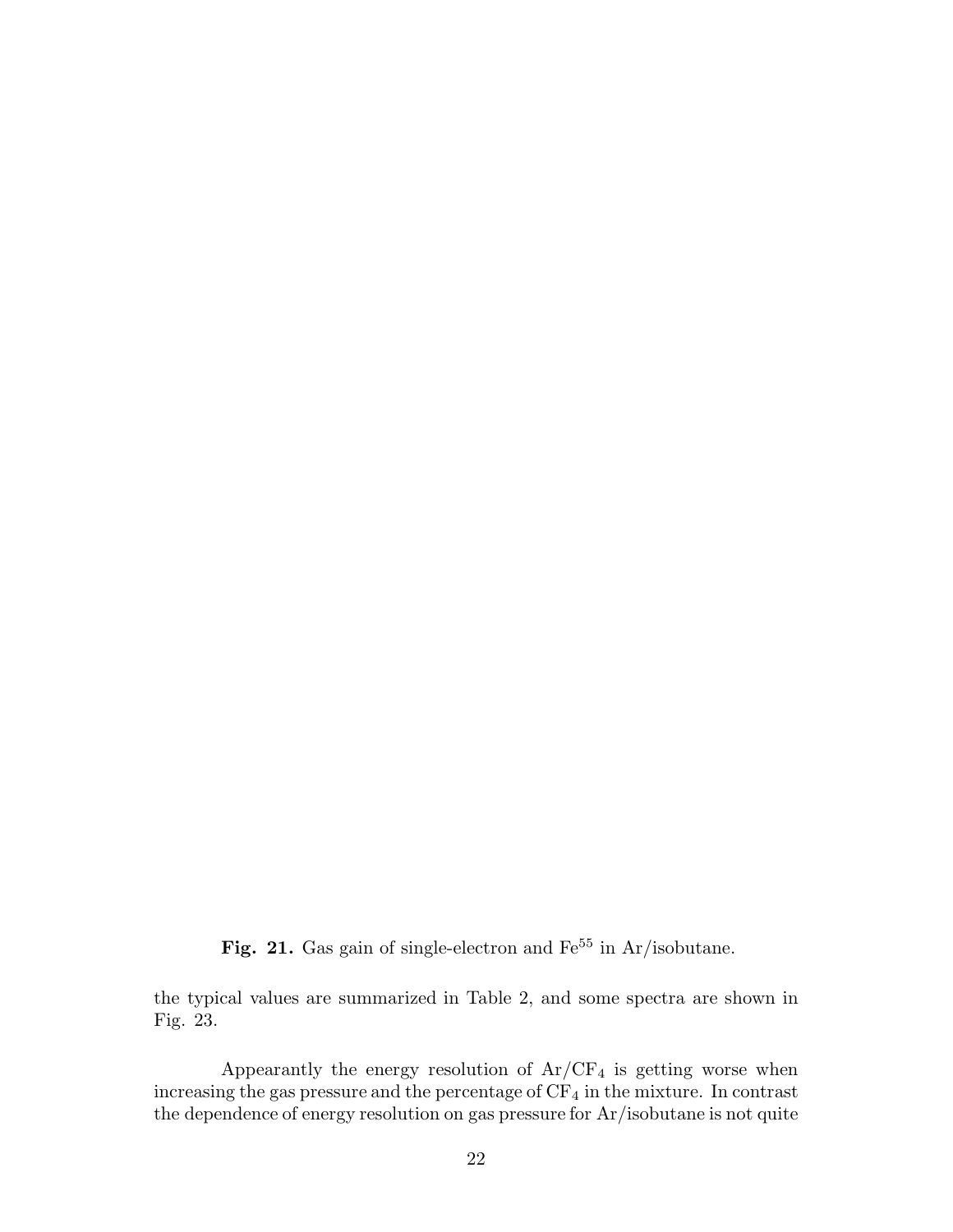Fig. 22. Gas gain of single-electron and  $Fe^{55}$  in Ar/CF<sub>4</sub>.

clear.

**(3)** More discussion on energy resolution

The statistical model of the energy resolution of proportional counter has been well established. There are two basic contributions to the overall gas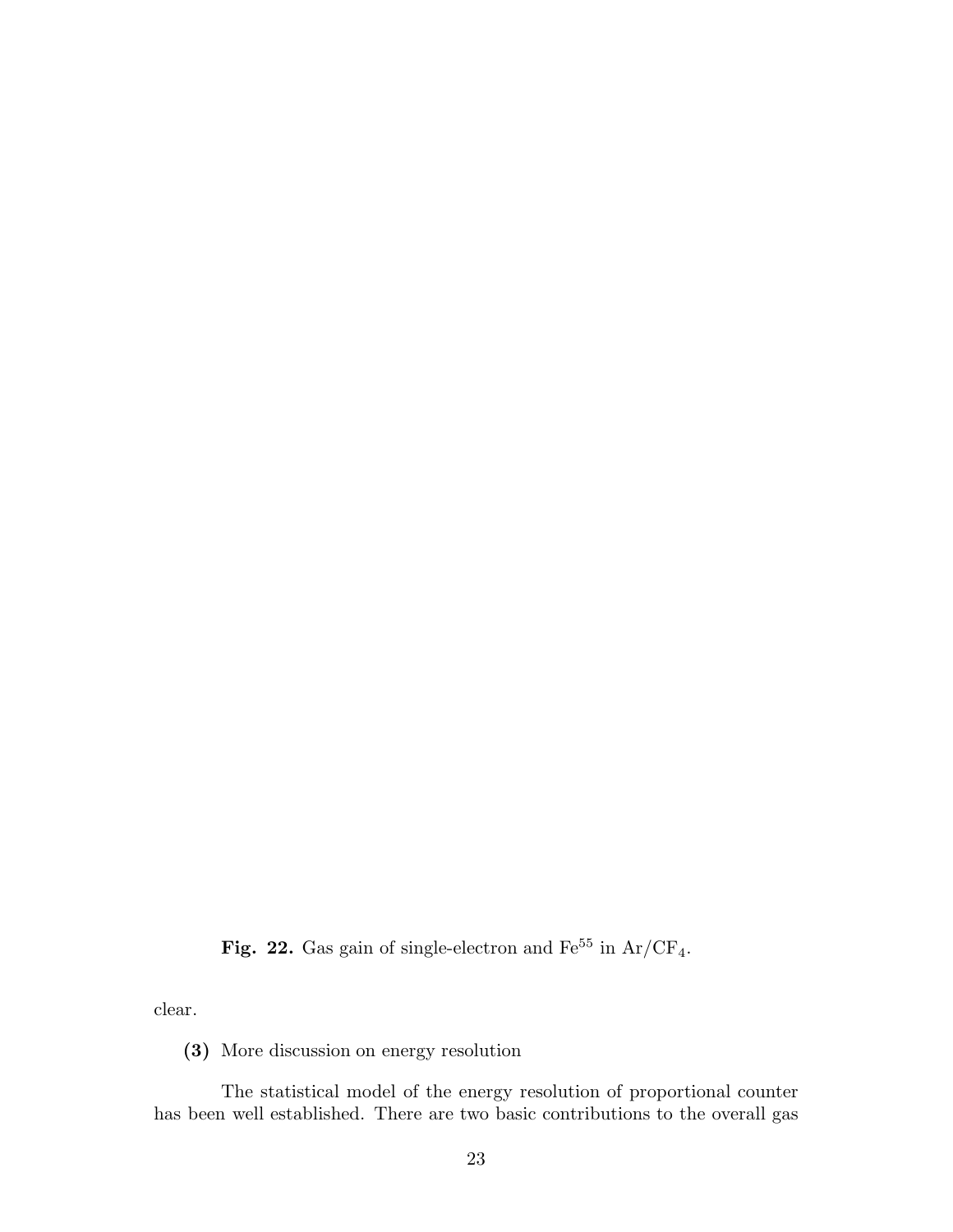| Ion.  | vskip4pt<br>Process                     | Appearance     | Position of<br>$potential(eV)$ maximum $(eV)$ | Reference |
|-------|-----------------------------------------|----------------|-----------------------------------------------|-----------|
| $F^-$ | $CF_4 + e \rightarrow F^- + CF_3$       | $4.65 \pm 0.1$ | $6.15 \pm 1$                                  | 24        |
|       |                                         | $4.7 \pm 0.1$  |                                               | 25        |
|       |                                         | $4.5 \pm 0.3$  |                                               | 26        |
| $F^-$ | $CF_4 + \rightarrow F^- + CF_3$         | $6.2 \sim 6.5$ | $\sim 7.5$                                    | 24        |
|       | or                                      |                |                                               |           |
|       | $CF_4 + e \rightarrow F^- + F + CF_2$   |                |                                               |           |
|       | $CF_3^ CF_4 + e \rightarrow CF_3^- + F$ | $5.4 \pm 0.1$  | $6.9 \pm 0.1$                                 | 24        |
|       |                                         | $5.4 \pm 0.1$  |                                               | 25        |
|       |                                         | $4.9 \pm 0.3$  |                                               | 26        |

**Table. 1.** Negative ions formed by electron impact on CF<sup>4</sup>

þ

Fig. 23.<br>Charge spectra of  $\rm Fe^{55}$  in  $\rm Ar/CF_4$  and<br>  $\rm Ar/isobutane$ 

gain fluctuation, which can be expressed as the following  $27\,$ 

$$
\left(\frac{\sigma_A}{A}\right)^2 = \left(\frac{\sigma_{n_0}}{n_0}\right)^2 + \frac{1}{n_0} \left(\frac{\sigma_a}{a}\right)^2,
$$

$$
\left(\frac{\sigma_{n_0}}{n_0}\right)^2 = \frac{F}{n_0},
$$

$$
\left(\frac{\sigma_a}{a}\right)^2 = \frac{1}{b},
$$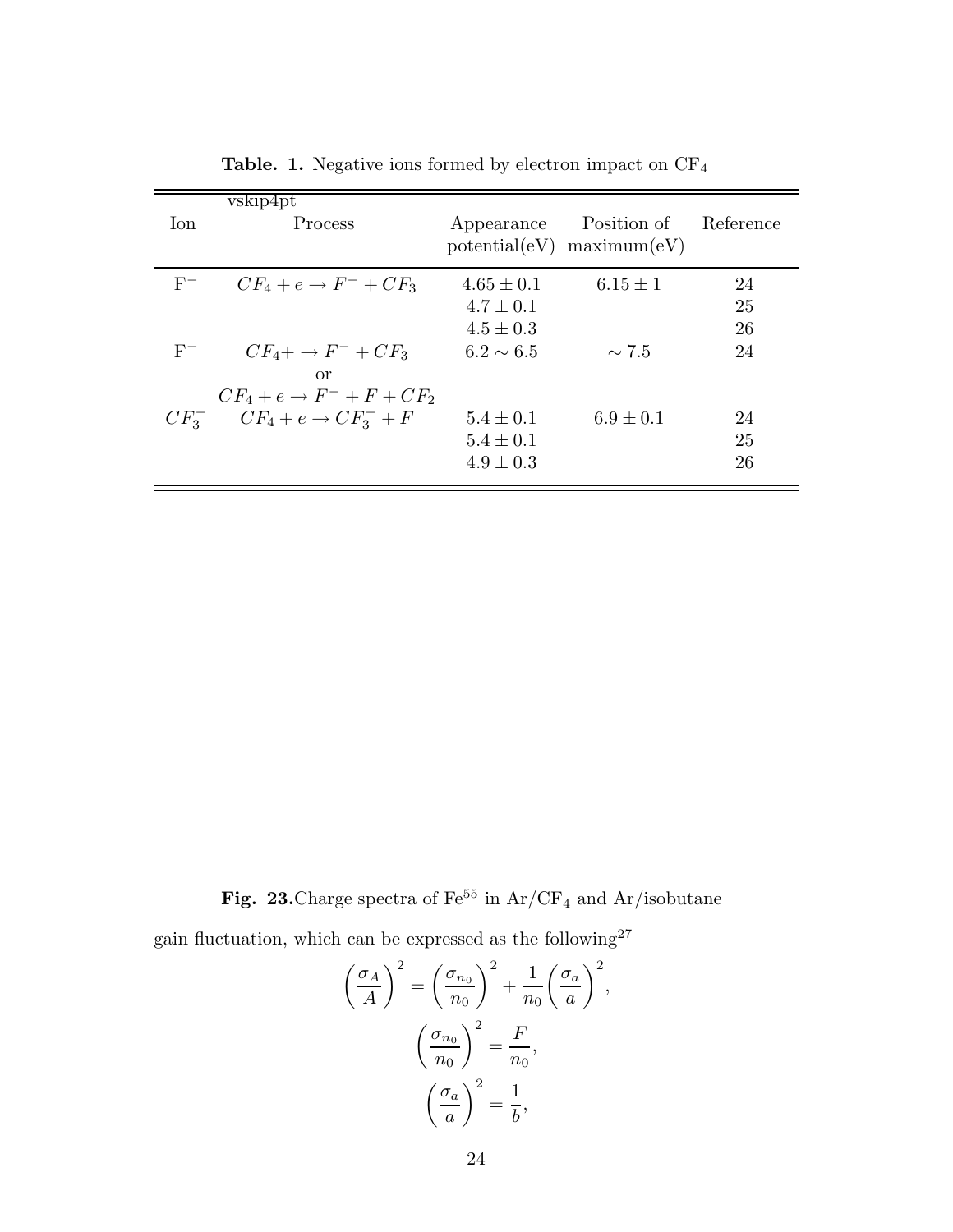| $Ar/CF_4$    | $\mathbf P$ | H.V. | Gas Gain | $Resolution(Fe^{55}$ |
|--------------|-------------|------|----------|----------------------|
| 80/20        | 760         | 1300 | 98.8     | 48\%                 |
|              | 1160        | 1600 | 105.9    | 61\%                 |
|              | 1960        | 2100 | 107.2    | 82%                  |
| 50/50        | 760         | 1500 | 119.0    | 53%                  |
|              | 1160        | 1800 | 92.2     | 63%                  |
|              | 1960        | 2400 | 89.1     | 98%                  |
| Ar/isobutane |             |      |          |                      |
| 80/20        | 760         | 1100 | 206.0    | $16\%$               |
|              | 1160        | 1300 | 377.1    | 18.4%                |
|              | 1960        | 1700 | 243.8    | 17.3%                |
| 70/30        | 760         | 1200 | 210.5    | 16.4%                |
| 29/71        | 760         | 1800 | 994.9    | 16.7%                |
| 90/10        | 760         | 900  | 188.5    | 13.3%                |
|              | 1160        | 1200 | 2564.0   | 12.5%                |
|              | 1960        | 1500 | 1861.0   | 15.2%                |

**Table 2.** Energy resolution of  $Ar/CF<sub>4</sub>$  and  $Ar/isobutane$ 

where F is the Fano factor and b is the parameter of Polya distribution. Finally we obtain

$$
\left(\frac{\sigma_A}{A}\right)^2 = \frac{1}{n_0} \left(F + \frac{1}{b}\right).
$$
\n(8)

The typical value of F and b are  $0.05 \sim 0.2$  and  $1 \sim 2$ , respectively. Since n<sub>0</sub> is the number of ion pairs created by the incident radiation,

$$
n_0 = E/w,
$$

E is the radiation energy, for  $\text{Fe}^{55}$  case, it equals 5.9 keV, w is the energy loss per ion pair created,  $25 \sim 35eV$ . For all of the gas mixtures we have tested,  $n_0$  is  $\sim$  200. The Polya parameter b for these gas mixtures are summarized in Fig. 24. All of them are greater than 1. A rather surprising fact is that even under the worst case of F and b, the energy resolution of 5.9 keV x-ray still should be better than  $18.2\%$ . For  $Ar/CF_4$  case the measured energy resolution is much worse than expected by a fact of  $3 \sim 5$ . If  $n_0$  has been reduced by a fact of  $9 \sim 25$  due to electron attachment, it could explaine this discrepancy. On the other hand it also will reduce the gas gain by the same factor, which is supported by our measurement, shown in Fig. 22.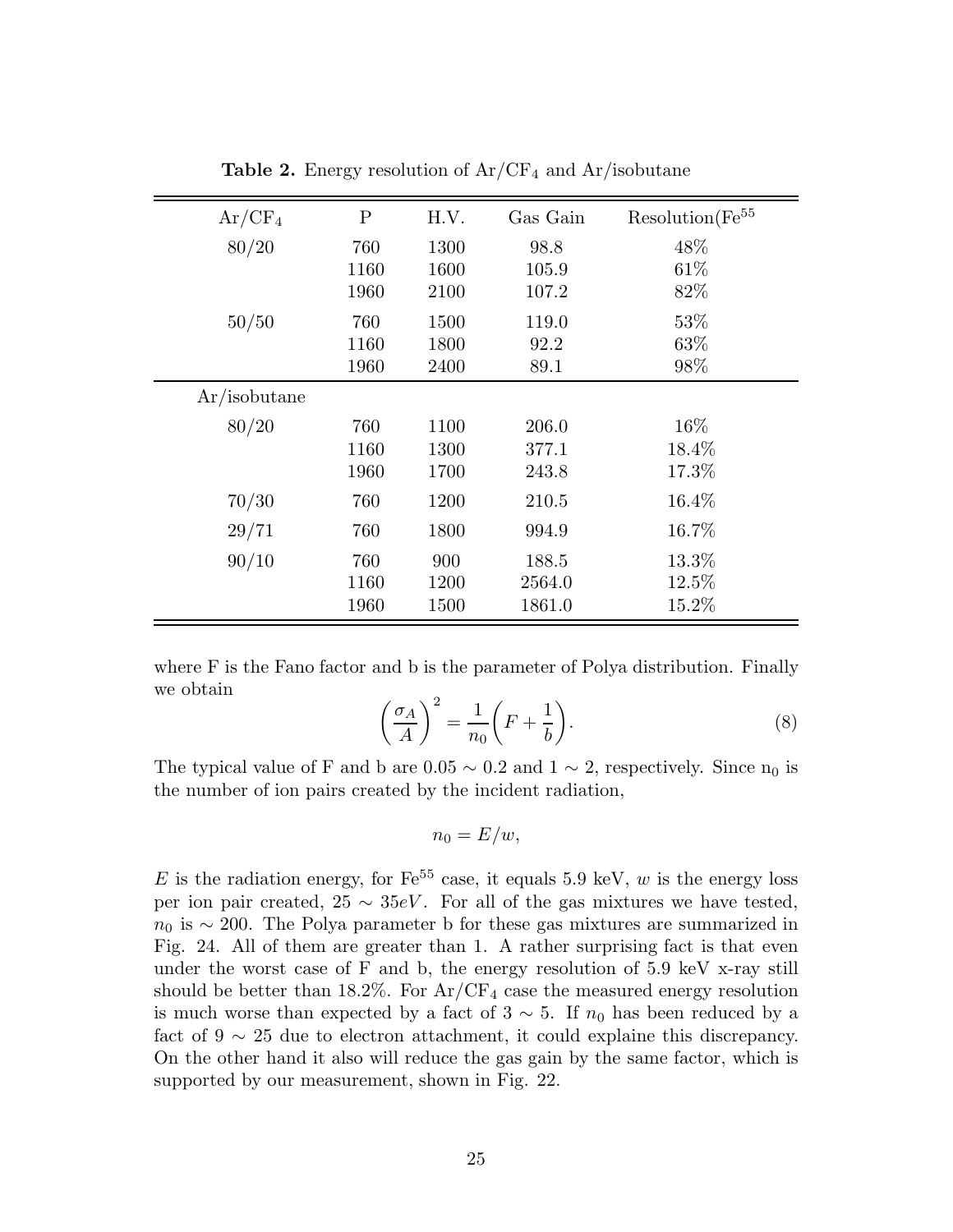### 3. Conclusions

1. Single-electron's behaviour in a proportional counter has been successfully studied with a pulsed  $N_2$  laser set-up. The drift time measurement for three kinds of well understood gas mixtures are in good agreement with the published data.

2. The drift velocity in  $CF_4$ /isobutane is sensitive to the percentage of isobutane. The best time resolution in 7.67mm thick proportional drift tube with these mixtures can reach  $\sim 0.6ns$ .

3. In contrast, the total drift time in  $CF_4/Ar$  is not sensitive to the mixing ratio, and very fast. For five different mixing ratios tested the total drift time is varying between  $40 \sim 50ns$ , also the time resolution is around 0.6ns.

4. The Polya distribution fits the spectrum of the single-electron avalanche rather well. The Polya parameter b, which indicates the width of the fluctuation, has been given gor various mixing ratios of  $Ar/CF<sub>4</sub>$  and Ar/isobutane.

5. Comparison of the gas gains obtained from single-electron as well as  $Fe<sup>55</sup>$  x-ray has revealed the possibility of serious electron attachment in Ar/CF<sub>4</sub> gas mixtures. It is certainly attributed to the CF4.

6. Energy resolution of  $\text{Fe}^{55}$  x-ray is correlated to the loss of primary electrons due to electron attachment, therefore in searching for a good gas candidate used for drift chamber should be brought the energy resolution into consideration.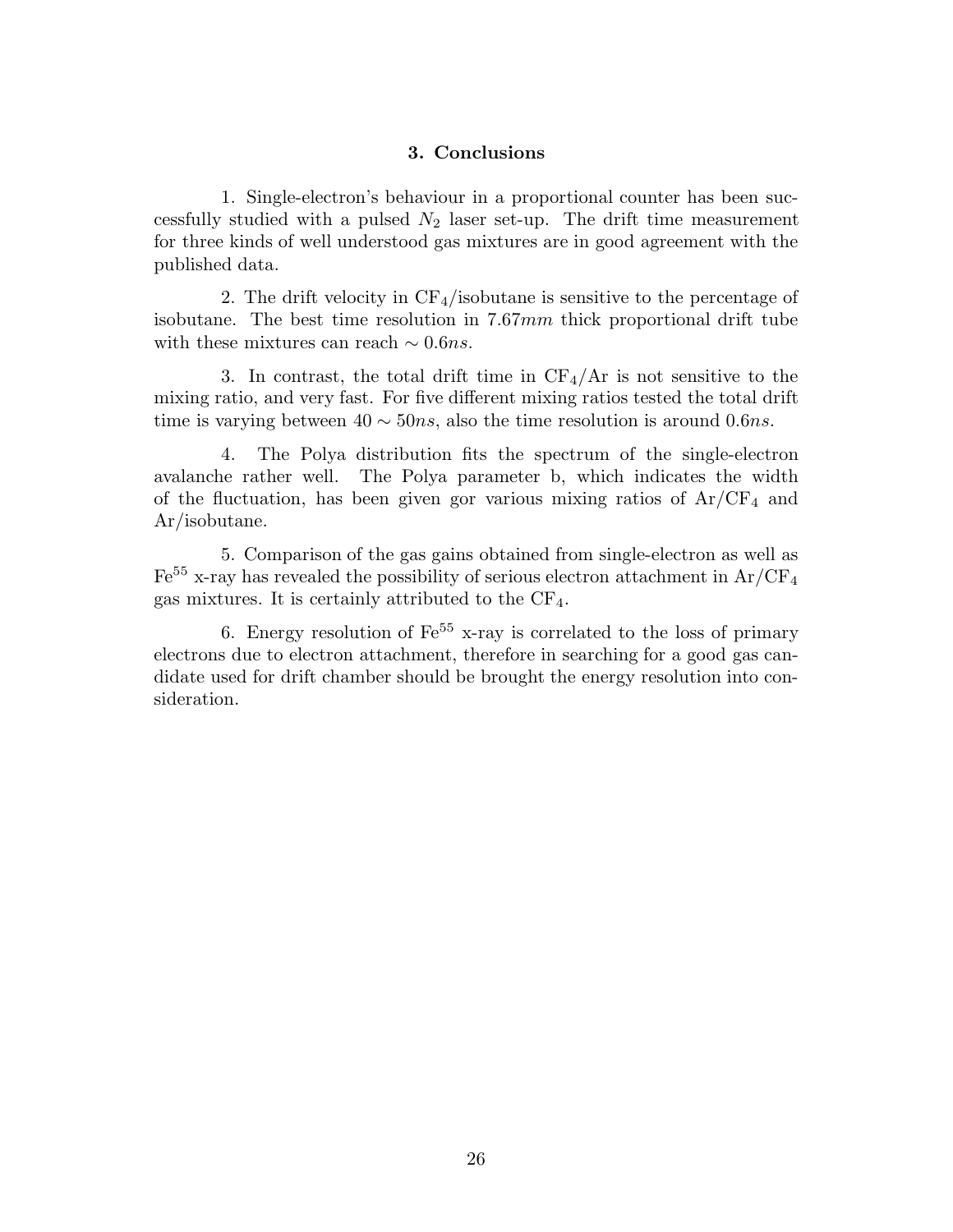- 1. J.L. Pack and A.V. Phelps, *Drift velocities of slow electrons in helium, neon, argon, hydrogen and nitrogen*, Phys. Rev. **121**, 798 (1961).
- 2. G.S. Hurst and J.E. Parks, *Time-of-flight determinations of electron diffusion coefficients and electron drift velocities in ethylene, water vaper, and in hydrogen*, J. Chem. Phys. **45**, 282 (1966).
- 3. J. Va'vra, *The use of a nitrogen laser for observation of space charge effects in drift chambers and development of high precision vertex chambers*, N.I.M. **225**, 13 (1984).
- 4. K.W.D. Ledingham *et al.*, *Laser induced ionization in proportional counters seeded with low ionization potential vapours*, N.I.M. **225**, 319 (1984).
- 5. UA1 Collaboration, *A laser calibration scheme for the UA1 central detector at high luminosity (ACOL)*, N.I.M. **A263**, 26 (1988).
- 6. J. Bourotte and B. Sadoulet, *Ionization of multiwire proportional chamber gas by double photon absorption*, N.I.M. **173**, 463 (1980).
- 7. V. Palladino and B. Sadoulet, *Application of classical theory of electrons in gases to drift proportional chambers*, N.I.M. **128**, 323 (1975).
- 8. F. Pius, *Measurement of the longitudinal diffusion of a single electron in gas mixtures used in proportional counters*, N.I.M. **205**, 425 (1983).
- 9. B. Jean-Marie *et al.*, *Systematic measurement of electron drift velocity and study of some properties of four gas mixtures: A-CH*4*, A-C*2*H*4*, A-C*2*H*6*, A-C*3*H*8, N.I.M. **159**, 213 (1979).
- 10. W.W. Ash *et al.*, *Design, construction, prototype tests and performance of a vertex chamber for the MAC detector*, N.I.M. **A261**, 399 (1987).
- 11. L.G. Christophrou *et al.*,*Fast gas mixtures for gas-filled particle detectors*, N.I.M. **163**, 141 (1979).
- 12. T. Yamashita *et al.*,*Measurements of the electron drift velocity and positive ion mibility for the gases containing CF*4, Preprint.
- 13. J. Va'vra, *Search for the best timing strategy in high precision drift chambers*, N.I.M. **225**, 445 (1985).
- 14. H.S. Snyder, Phys. Rev. **72**, 181 (1947).
- 15. R.A. Wijsman, Phys. Rev. *Breakdown probability of a low pressure gas discharge*, **75**, 833 (1949).
- 16. H. Schlumbohm, Z. Phys. **151**, 563 (1958).
- 17. H. Schlumbohm, Z. Phys. **152**, 49 (1958).
- 18. S.C. Curran *et al.*, Phyl. Mag. **40**, 929 (1949).
- 19. J. Byrne, *statistics of the electron multiplication process in proportional counters*, Proc. Roy. Soc. Edin. **66A**, 33 (1962).
- 20. A.H. Cookson and T.J. Lewis, *Variations in the Townsend first ionization coefficient for gases*, Brit. J. Appl. Phys. **17**, 1473 (1966).
- 21. H. Genz, *Single electron detection in proportional gas counters*, N.I.M. **112**, 83 (1973).